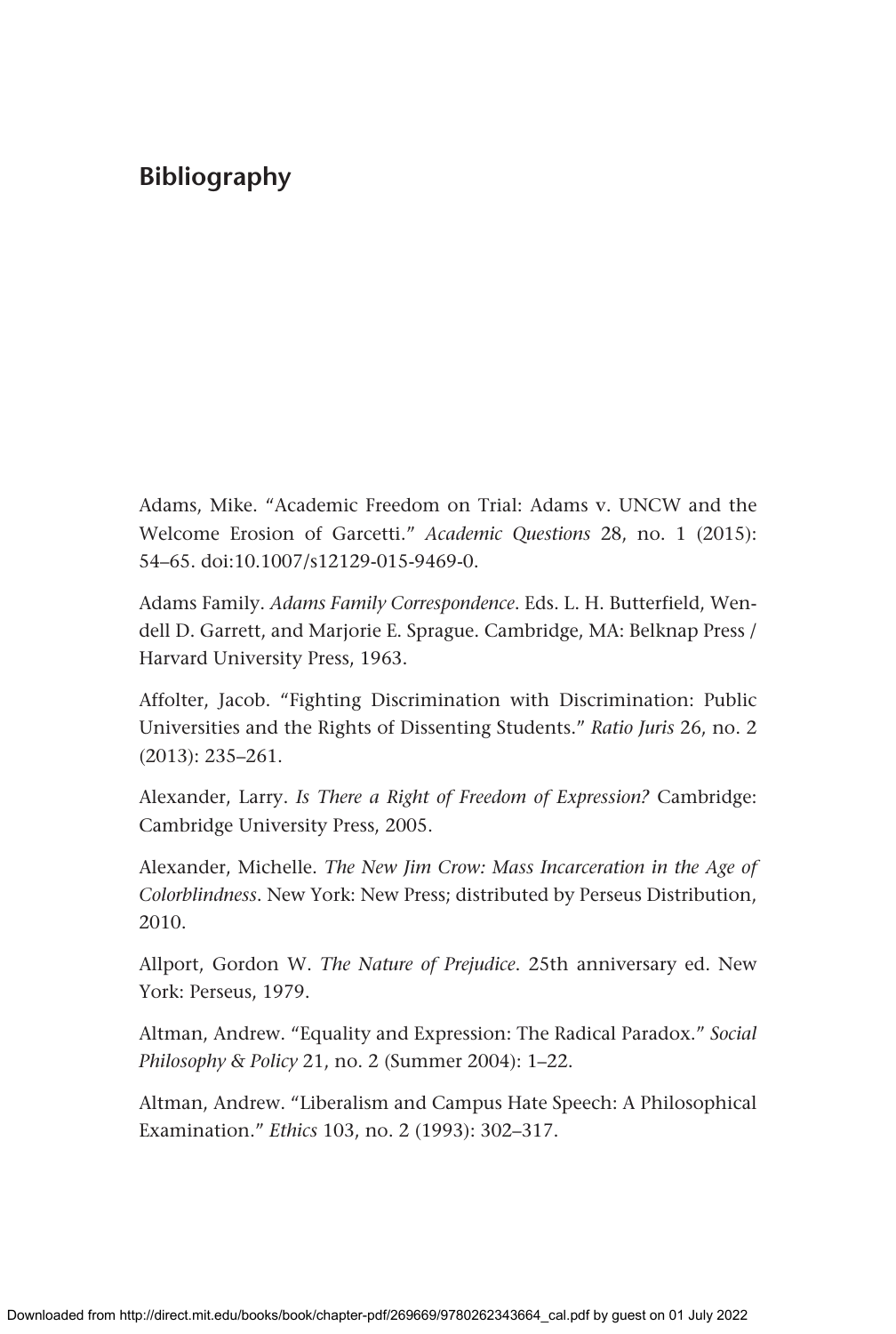Amdur, Robert. "Scanlon on Freedom of Expression." *Philosophy & Public Affairs* 9, no. 3 (1980): 287–300.

Amsden, Brian Scott. "Student Advocacy and the Limits of (Action-) Free Speech: Figurations of Materiality in Tinker, Bethel, and Hazelwood." *Communication and Critical/Cultural Studies* 8, no. 4 (2011): 353–375.

Arao, Brian, and Kristi Clemens. "From Safe Spaces to Brave Spaces." In *The Art of Effective Facilitation: Reflections from Social Justice Educators*, ed. L. M. Landreman, 135–150. Sterling, VA: Stylus Publishing, 2013.

Aristotle. *The Politics, and the Constitution of Athens*. Rev. ed. Ed. Stephen Everson. Cambridge: Cambridge University Press, 1996.

Badley, Graham. "A Place from Where to Speak: The University and Academic Freedom." *British Journal of Educational Studies* 57, no. 2 (2009): 146–163.

Bailey, Brigitte, Katheryn P. Viens, and Conrad Edick Wright, eds. *Margaret Fuller and Her Circles*. Durham: University of New Hampshire Press / University Press of New England, 2013.

Bailyn, Bernard. *The Ideological Origins of the American Revolution*. Cambridge, MA: Belknap Press of Harvard University Press, 1992.

Balkin, Jack M. "Free Speech Foundations Symposium: Cultural Democracy and the First Amendment." *Northwestern University Law Review* 110 (2016): 1053–1095.

Balkin, Jack M. "Free Speech and Press in the Digital Age: The Future of Free Expression in a Digital Age." *Pepperdine Law Review* 36 (2009): 427–444.

Banaji, Mahzarin R., and Anthony G. Greenwald. *Blindspot: Hidden Biases of Good People*. New York: Delacorte Press, 2013.

Barendt, E. M. *Freedom of Speech*. 2nd ed. New York: Oxford University Press, 2005.

Barnhardt, Cassie L. "Campus-Based Organizing: Tactical Repertoires of Contemporary Student Movements." *New Directions for Higher Education* 2014, no. 167 (2014): 43–58.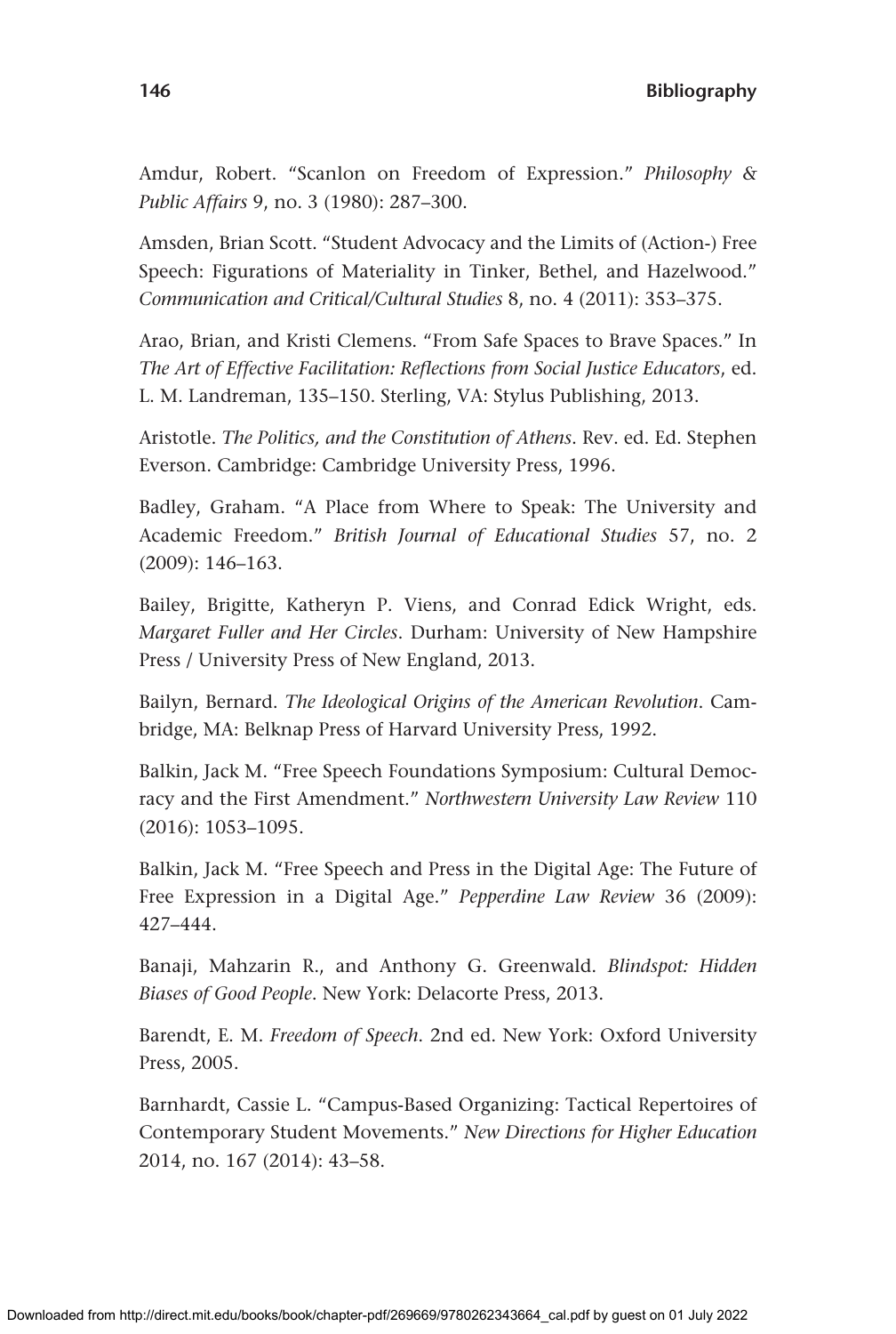Barrow, Robin. "Academic Freedom: Its Nature, Extent and Value." *British Journal of Educational Studies* 57, no. 2 (2009): 178–190.

Batchis, Wayne. *The Right's First Amendment: The Politics of Free Speech & the Return of Conservative Libertarianism*. Palo Alto, CA: Stanford Law Books, 2016.

Bernstein, David E. *You Can't Say That! The Growing Threat to Civil Liberties from Antidiscrimination Laws*. Washington, DC: Cato Institute, 2003.

Bhagwat, Ashutosh. "Posner, Blackstone, and Prior Restraints on Speech." *Brigham Young University Law Review* 2015, no. 5 (2015): 1151–1181.

Bilgrami, Akeel. "Truth, Balance, and Freedom." *Social Research* 76, no. 2 (Summer 2009): 417–436.

Bilgrami, A., and J. R. Cole, eds. *Who's Afraid of Academic Freedom?* New York: Columbia University Press, 2015.

Bird, Lee E., Tawny Taylor, and Kevin M. Kraft. "Student Conduct in the Digital Age: When Does the First Amendment Protection End and Misconduct Begin?" In *Cutting-Edge Technologies in Higher Education*, Vol. 5: *Misbehavior Online in Higher Education*, ed. Laura A. Wankel and Charles Wankel, 183–205. Bingley, UK: Emerald Group Publishing, 2012.

Birney, Catherine N. *The Grimké Sisters: Sarah and Angelina Grimké*. Boston: Lee and Shepard, 1885.

Black, Donald J. *Moral Time*. New York: Oxford University Press, 2011.

Bok, Derek Curtis. *Beyond the Ivory Tower: Social Responsibilities of the Modern University*. Ed. Alfred D. Chandler. Cambridge, MA: Harvard University Press, 1982.

Bollinger, Lee C. *The Tolerant Society: Freedom of Speech and Extremist Speech in America*. New York: Oxford University Press, 1986.

Bollinger, Lee C., and Geoffrey R. Stone. *Eternally Vigilant: Free Speech in the Modern Era*. Chicago: University of Chicago Press, 2002.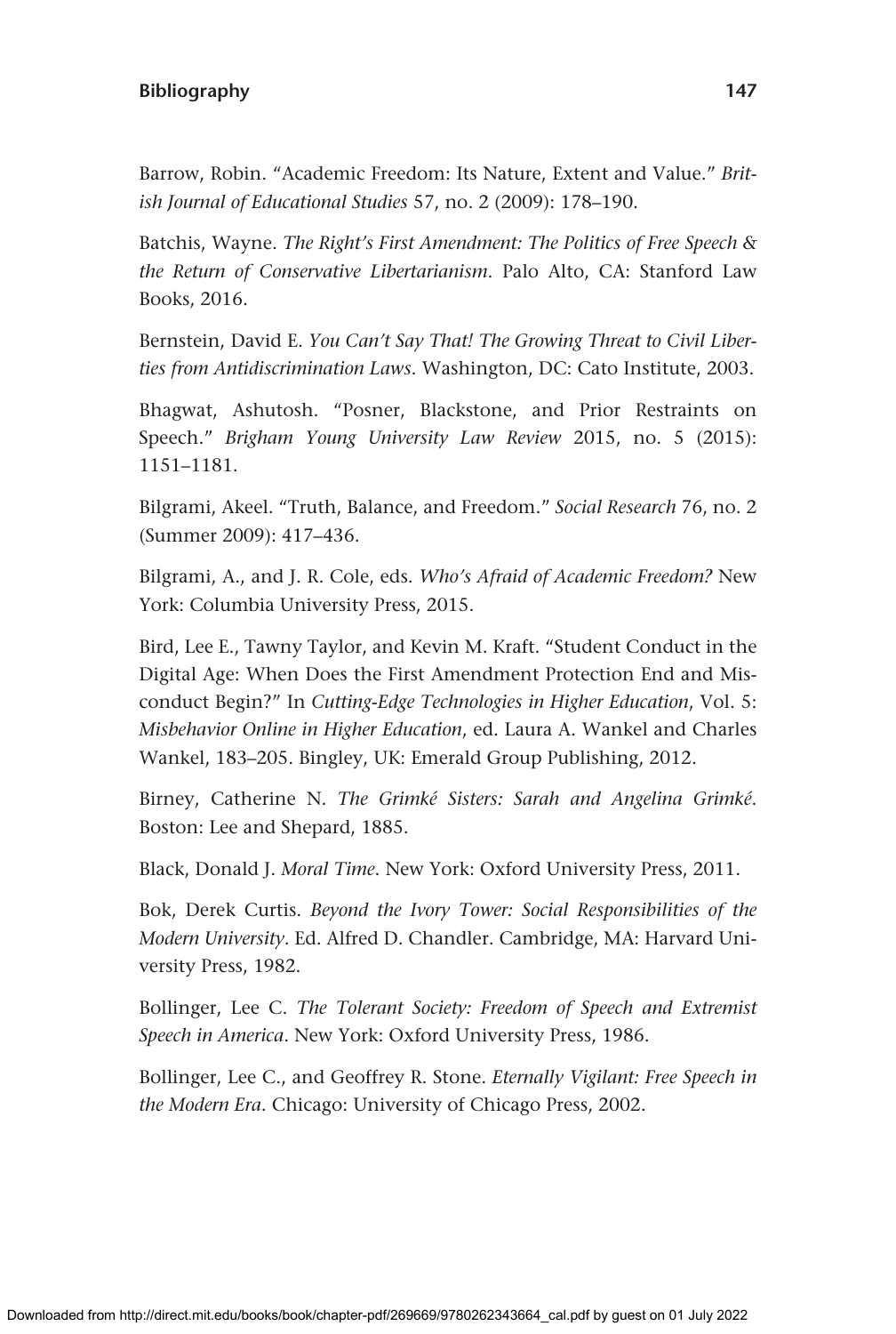Bowman, Nicholas A. "College Diversity Experiences and Cognitive Development: A Meta-Analysis." *Review of Educational Research* 80, no. 1 (2010): 4–33.

Bowman, Nicholas A. "Promoting Participation in a Diverse Democracy: A Meta-Analysis of College Diversity Experiences and Civic Engagement." *Review of Educational Research* 81, no. 1 (2011): 29–68.

Bowman, Nicholas A., and Julie J. Park. "Interracial Contact on College Campuses: Comparing and Contrasting Predictors of Cross-Racial Interaction and Interracial Friendship." *Journal of Higher Education* 85, no. 5 (2014): 660–690.

Boyd, Michelle J., Jonathan F. Zaff, Erin Phelps, Michelle B. Weiner, and Richard M. Lerner. "The Relationship between Adolescents' News Media Use and Civic Engagement: The Indirect Effect of Interpersonal Communication with Parents." *Journal of Adolescence* 34, no. 6 (2011): 1167–1179.

Broadhurst, Christopher J. "Campus Activism in the 21st Century: A Historical Framing." *New Directions for Higher Education* 2014 (167):  $3 - 15$ .

Buckley, Phillip. "Subjects, Citizens, or Civic Learners? Judicial Conceptions of Childhood and the Speech Rights of American Public School Students." *Childhood* 21, no. 2 (May 2014): 226–241.

Butler, Johnnella E. "Replacing the Cracked Mirror: The Challenge for Diversity and Inclusion." *Diversity and Democracy* 17, no. 4 (Fall 2014), [https://www.aacu.org/diversitydemocracy/2014/fall/butler.](https://www.aacu.org/diversitydemocracy/2014/fall/butler)

Caine, Burton. "The Trouble with 'Fighting Words': Chaplinsky v. New Hampshire Is a Threat to First Amendment Values and Should Be Overruled." *Marquette Law Review* 88, no. 3 (Winter 2004): 441–562.

Campbell, Bradley, and Jason Manning. "Campus Culture Wars and the Sociology of Morality." *Comparative Sociology* 15, no. 2 (2016): 147–178.

Campbell, Bradley, and Jason Manning. "Microaggression and Moral Cultures." *Comparative Sociology* 13, no. 6 (2014): 692–726.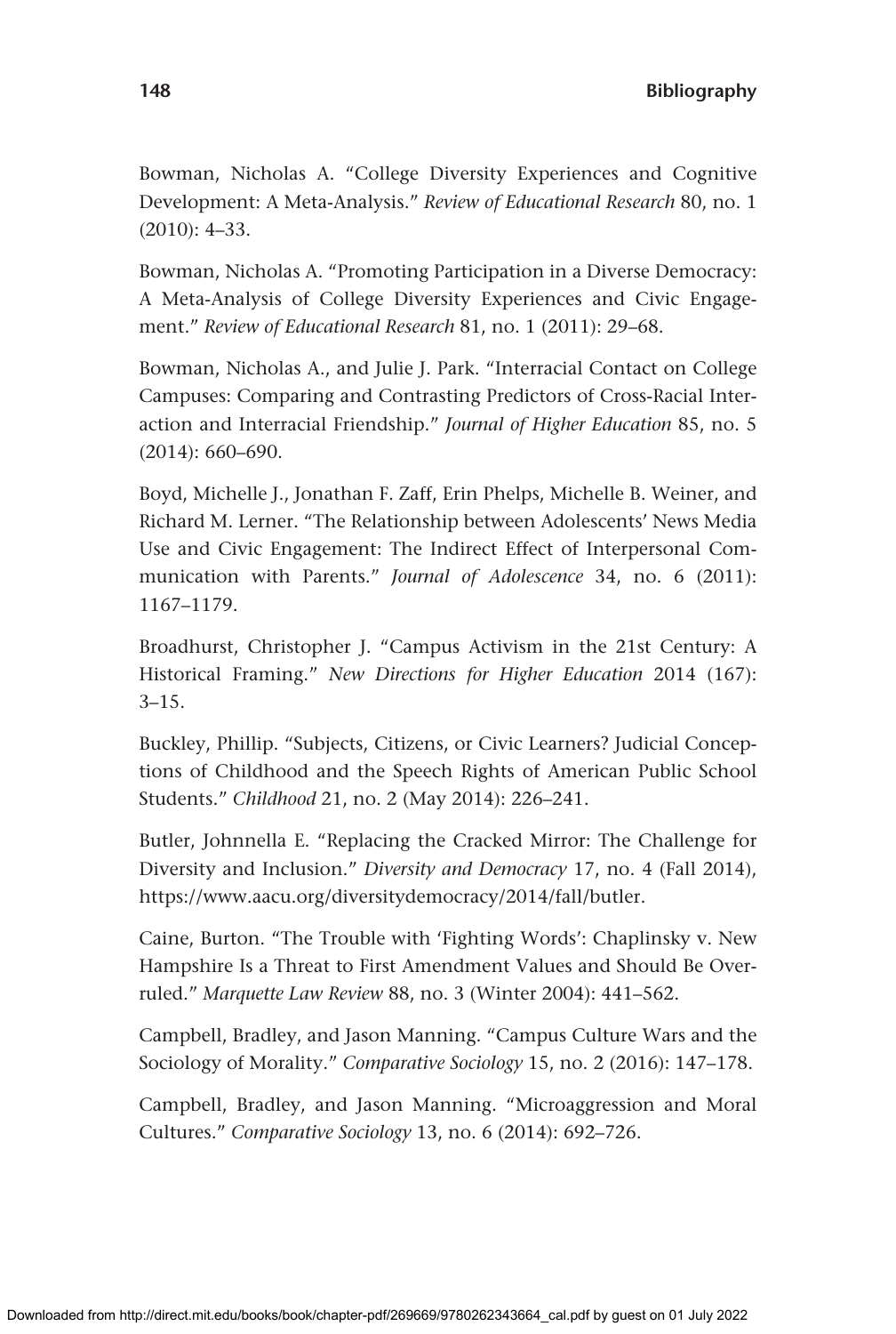Campbell, David E., Meira Levinson, and Frederick M. Hess. *Making Civics Count: Citizenship Education for a New Generation*. Cambridge, MA: Harvard Education Press, 2012.

Campbell, Karlyn Kohrs. *Man Cannot Speak for Her*. New York: Greenwood Press, 1989.

Carlacio, Jami. "Ye Knew Your Duty, but Ye Did It Not": The Epistolary Rhetoric of Sarah Grimke." *Rhetoric Review* 21, no. 3 (2002): 247–263.

Center for Postsecondary Research, Indiana University School of Education. "National Survey of Student Engagement." August 10, 2016. [http://nsse.indiana.edu/html/about.cfm.](http://nsse.indiana.edu/html/about.cfm)

Ceplair, Larry, Angelina Emily Grimké, and Sarah Moore Grimké. *The Public Years of Sarah and Angelina Grimké: Selected Writings, 1835–1839*. New York: Columbia University Press, 1989.

Chafee, Zechariah. *Free Speech in the United States*. Cambridge, MA: Harvard University Press, 1946.

Chang, Jeff. *We Gon' Be Alright: Notes on Race and Resegregation*. New York: Picador, 2016.

Chronicle of Higher Education. *The Almanac of Higher Education 2016–17*. Washington, DC: Chronicle of Higher Education, 2016.

Clarke, Chris Gonzalez, and Anthony Lising Antonio. "Rethinking Research on the Impact of Racial Diversity in Higher Education." *Review of Higher Education* 36, no. 1 (2012): 25–50.

Cohen-Almagor, Raphael. "Fighting Hate and Bigotry on the Internet." *Policy and Internet* 3, no. 3 (2011): 1–26.

Cohn, D'Vera, and Andrea Caumont. *10 Demographic Trends That Are Shaping the U.S. and the World*. Washington, DC: Pew Research Center, March 31, 2016. [http://www.pewresearch.org/fact-tank/2016/03/31/](http://www.pewresearch.org/fact-tank/2016/03/31/10-demographic-trends-that-are-shaping-the-u-s-and-the-world/) [10-demographic-trends-that-are-shaping-the-u-s-and-the-world/](http://www.pewresearch.org/fact-tank/2016/03/31/10-demographic-trends-that-are-shaping-the-u-s-and-the-world/).

Cole, Jonathan R. *The Great American University: Its Rise to Preeminence, Its Indispensable National Role, Why It Must Be Protected*. New York: Public Affairs, 2009.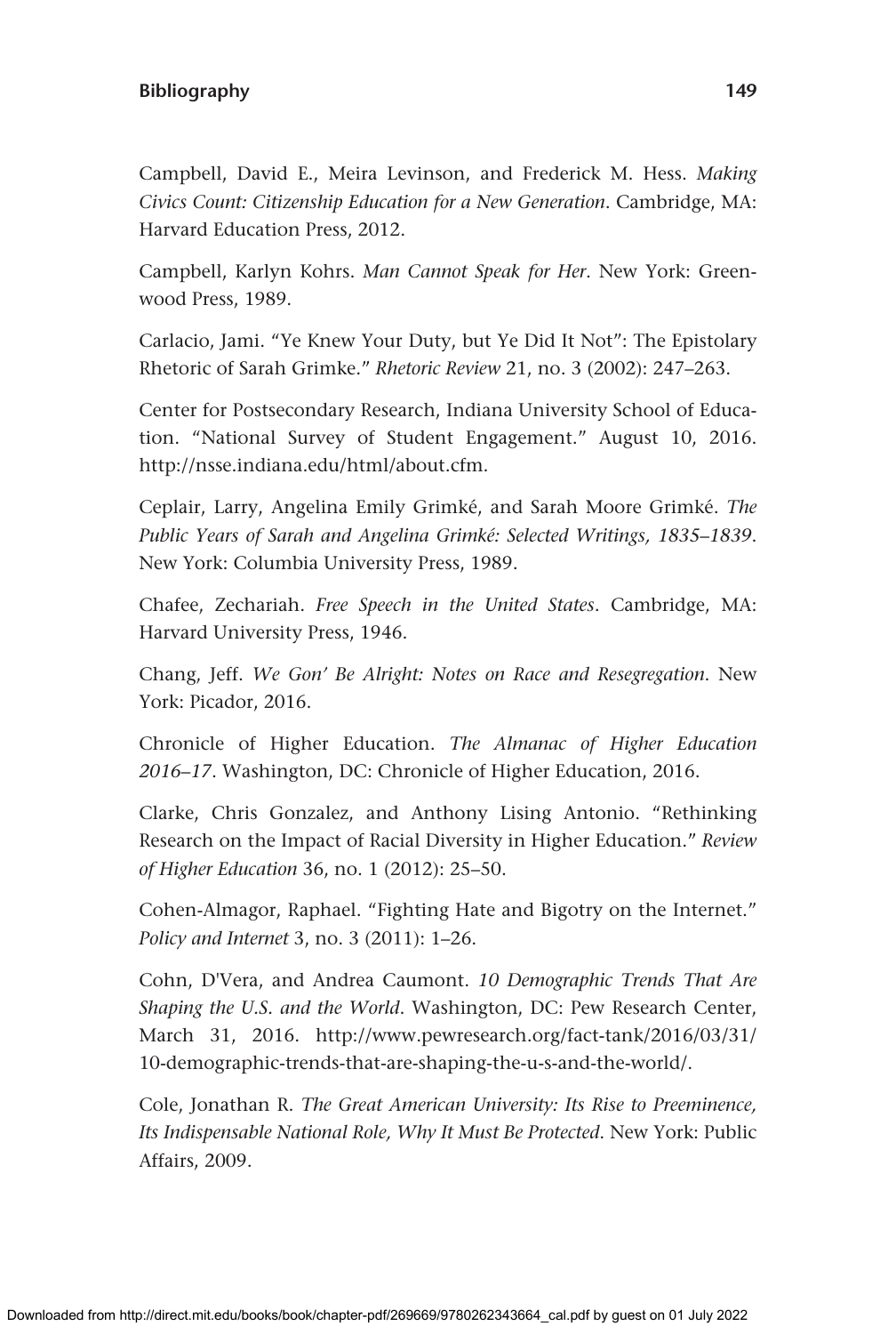Curtis, Michael Kent. *Free Speech, "the People's Darling Privilege": Struggles for Freedom of Expression in American History*. Durham, NC: Duke University Press, 2000.

Darnton, Robert. *Censors at Work: How States Shaped Literature*. New York: Norton, 2014.

Dautrich, Kenneth. *Future of the First Amendment: Survey of High School Students and Teachers.* Commissioned by The John S. and James L. Knight Foundation. Miami: Knight Foundation, September 2004. [http://](http://www.knightfoundation.org/media/uploads/publication_pdfs/FOFA2004.pdf) [www.knightfoundation.org/media/uploads/publication\\_pdfs/](http://www.knightfoundation.org/media/uploads/publication_pdfs/FOFA2004.pdf) [FOFA2004.pdf](http://www.knightfoundation.org/media/uploads/publication_pdfs/FOFA2004.pdf).

Dautrich, Kenneth. *Future of the First Amendment: Survey of High School Students and Teachers.* Commissioned by The John S. and James L. Knight Foundation. Miami: Knight Foundation, 2011. [http://www](http://www.knightfoundation.org/media/uploads/publication_pdfs/Future-of-the-First-Amendment-full-cx2.pdf) [.knightfoundation.org/media/uploads/publication\\_pdfs/Future-of-the](http://www.knightfoundation.org/media/uploads/publication_pdfs/Future-of-the-First-Amendment-full-cx2.pdf) [-First-Amendment-full-cx2.pdf](http://www.knightfoundation.org/media/uploads/publication_pdfs/Future-of-the-First-Amendment-full-cx2.pdf).

Dautrich, Kenneth. *Future of the First Amendment: Survey of High School Students and Teachers*. Commissioned by The John S. and James L. Knight Foundation. Miami: Knight Foundation, 2014. [http://www](http://www.knightfoundation.org/future-first-amendment-survey) [.knightfoundation.org/future-first-amendment-survey](http://www.knightfoundation.org/future-first-amendment-survey).

Dautrich, Kenneth. *Future of the First Amendment: 2016 Survey of High School Students and Teachers*. Commissioned by The John S. and James L. Knight Foundation. Miami: Knight Foundation, 2017. [https://](https://knightfoundation.org/reports/future-of-the-first-amendment-2016-survey-of-high-school-students-and-teachers) [knightfoundation.org/reports/future-of-the-first-amendment-2016](https://knightfoundation.org/reports/future-of-the-first-amendment-2016-survey-of-high-school-students-and-teachers) [-survey-of-high-school-students-and-teachers](https://knightfoundation.org/reports/future-of-the-first-amendment-2016-survey-of-high-school-students-and-teachers).

Dautrich, Kenneth, and David Yalof. *Future of the First Amendment: Survey of High School Students and Teachers.* Commissioned by The John S. and James L. Knight Foundation. Miami: Knight Foundation, September 2006. [http://www.knightfoundation.org/media/uploads/publication](http://www.knightfoundation.org/media/uploads/publication_pdfs/survey_update2006.pdf) [\\_pdfs/survey\\_update2006.pdf](http://www.knightfoundation.org/media/uploads/publication_pdfs/survey_update2006.pdf).

Dautrich, Kenneth, and David Yalof. *Future of the First Amendment: Survey of High School Students and Teachers.* Commissioned by The John S. and James L. Knight Foundation. Miami: Knight Foundation, September 2007. [https://s3.amazonaws.com/media.spl/559\\_fofa2007surveyo.pdf.](https://s3.amazonaws.com/media.spl/559_fofa2007surveyo.pdf)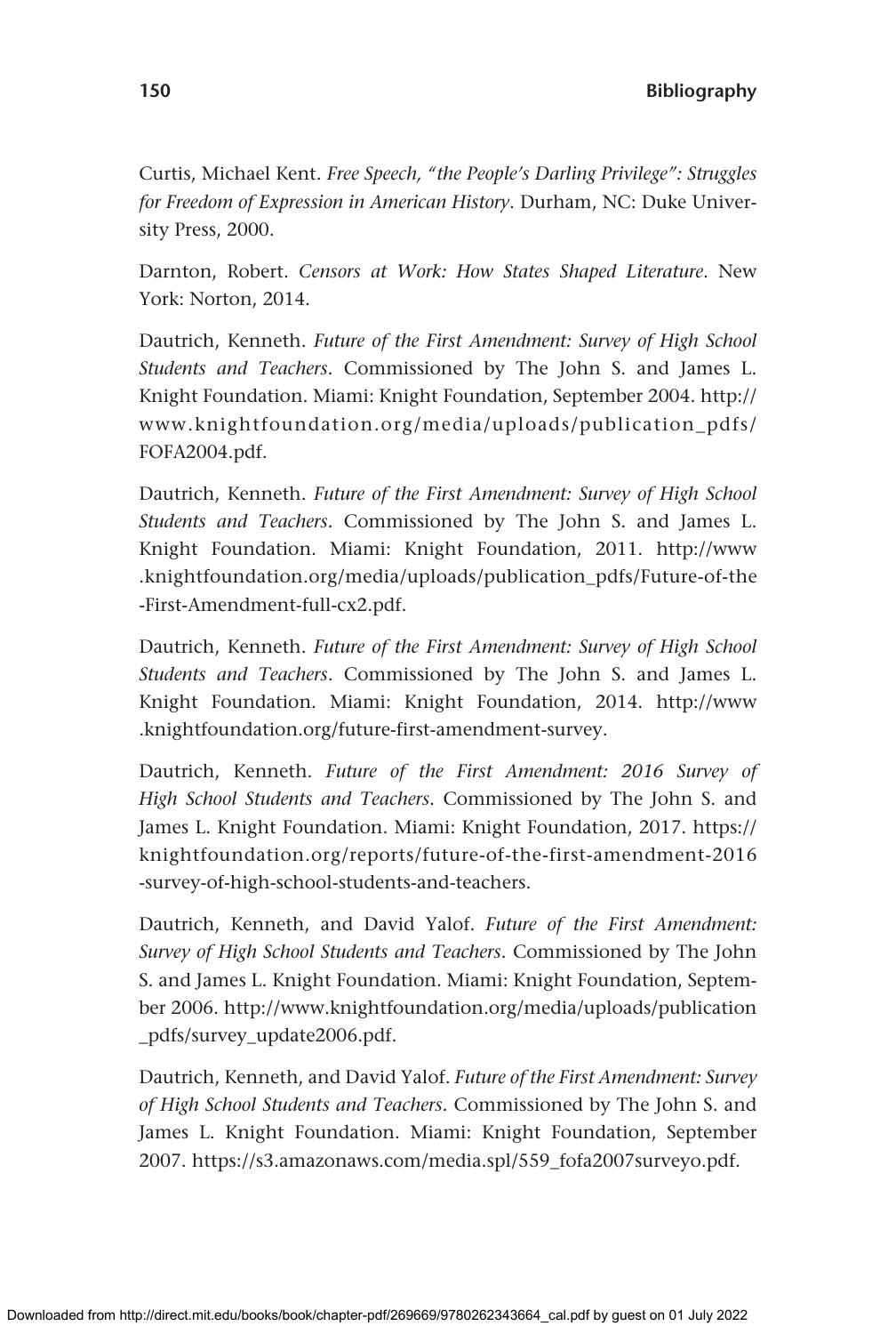Dautrich, Kenneth, D. A. Yalof, and M. H. López, eds. *The Future of the First Amendment: The Digital Media, Civic Education, and Free Expression Rights in America's High Schools*. Lanham, MD: Rowman & Littlefield, 2008.

DeCew, JW. "Free Speech and Offensive Expression." *Social Philosophy & Policy* 21, no. 2 (Summer 2004): 81–103.

DelFattore, Joan. *Knowledge in the Making: Academic Freedom and Free Speech in America's Schools and Universities*. New Haven, CT: Yale University Press, 2010.

Denson, Nida, and Mitchell J. Chang. "Racial Diversity Matters: The Impact of Diversity-Related Student Engagement and Institutional Context." *American Educational Research Journal* 46, no. 2 (2009): 322–353.

DeSilver, Drew. *Young Adults: Less Trusting in General, but with Exceptions*. Washington, DC: Pew Research Center, May 23, 2013. [http://www](http://www.pewresearch.org/fact-tank/2013/05/23/young-adults-less-trusting-in-general-but-with-exceptions/) [.pewresearch.org/fact-tank/2013/05/23/young-adults-less-trusting-in](http://www.pewresearch.org/fact-tank/2013/05/23/young-adults-less-trusting-in-general-but-with-exceptions/) [-general-but-with-exceptions/.](http://www.pewresearch.org/fact-tank/2013/05/23/young-adults-less-trusting-in-general-but-with-exceptions/)

Douglass, Frederick. "A Plea for Free Speech in Boston." *Liberator*, December 14, 1860.

Downs, Donald Alexander. *Restoring Free Speech and Liberty on Campus.*  Oakland, CA: Independent Institute / Cambridge: Cambridge University Press, 2005.

Dworkin, Ronald. *Freedom's Law: The Moral Reading of the American Constitution*. Cambridge, MA: Harvard University Press, 1996.

Dworkin, Ronald. "We Need a New Interpretation of Academic Freedom." Academic Freedom and the Future of the University Lecture Series. *Academe* 82, no. 3 (1996): 10–15.

Eagan, K., E. B. Stolzenberg, A. K. Bates, M. C. Aragon, M. R. Suchard, and C. Rios-Aguilar. *The American Freshman: National Norms Fall 2015*. Los Angeles: Higher Education Research Institute, UCLA, 2016.

Eagan, K., E. B. Stolzenberg, J. J. Ramirez, M. C. Aragon, M. R. Suchard, and C. Rios-Aguilar. *The American Freshman: Fifty-Year Trends, 1966–2015*.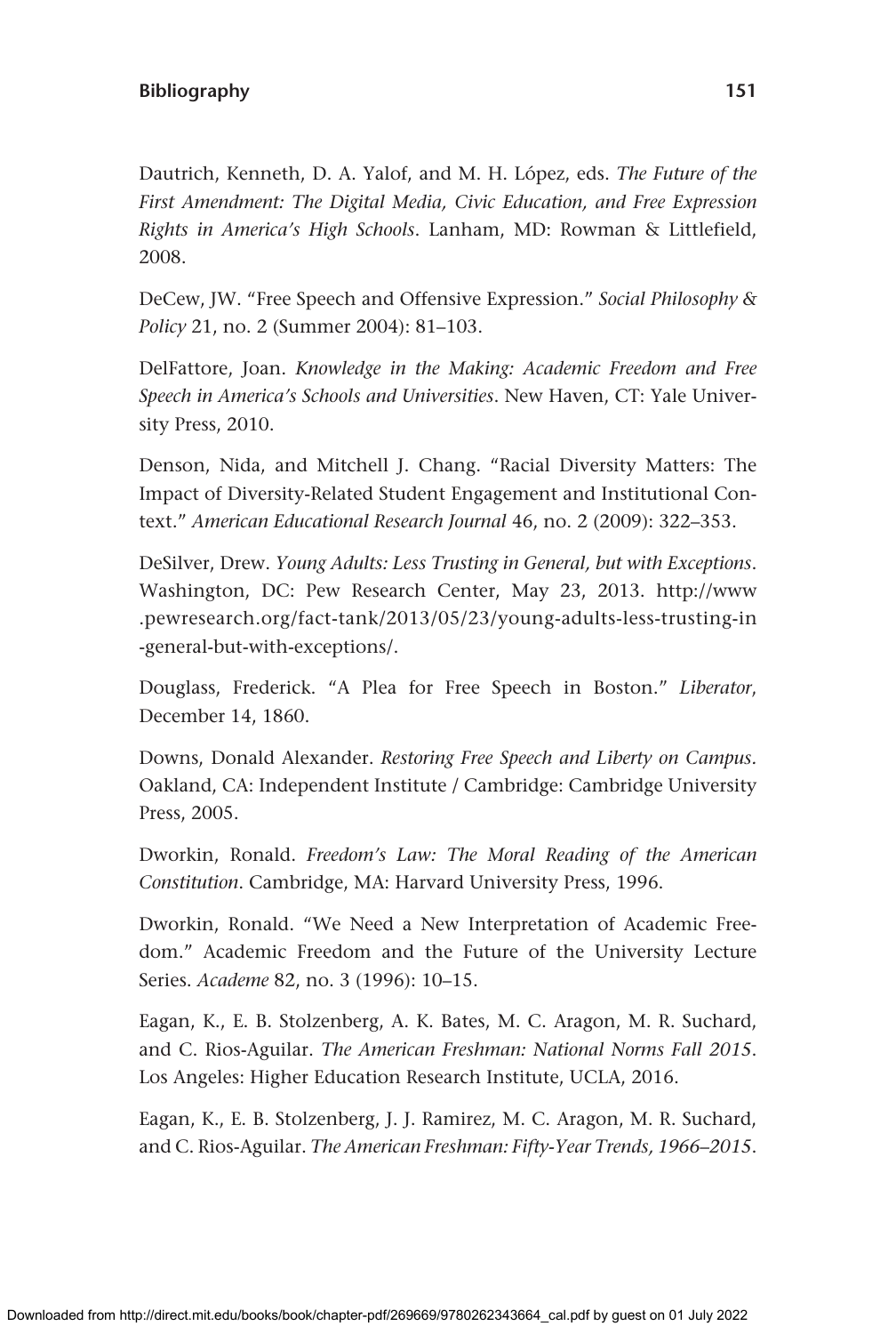Los Angeles: Higher Education Research Institute, UCLA, 2016. [https://](https://www.heri.ucla.edu/monographs/50YearTrendsMonograph2016.pdf) [www.heri.ucla.edu/monographs/50YearTrendsMonograph2016.pdf](https://www.heri.ucla.edu/monographs/50YearTrendsMonograph2016.pdf).

Early, Gerald. "American Education and the Postmodernist Impulse." *American Quarterly* 45, no. 2 (1993): 220–229.

Early, Gerald. *Lure and Loathing: Essays on Race, Identity, and the Ambivalence of Assimilation*. New York: A. Lane / Penguin Press, 1993.

Early, Gerald. "The Quest for a Black Humanism." *Daedalus* 135, no. 2 (2006): 91–104.

Early, Gerald. "The Two Worlds of Race Revisited: A Meditation on Race in the Age of Obama." *Daedalus* 140, no. 1 (2011): 11–27.

Ellin, Abby. "Studying in the First Amendment, Playing Out on Campus." *New York Times*, June 22, 2016. [https://medium.com/@UofCalifornia/](https://medium.com/@UofCalifornia/its-time-to-free-speech-on-campus-again-8d58a24b6f79#.7a4t8u7y7) [its-time-to-free-speech-on-campus-again-8d58a24b6f79#.7a4t8u7y7.](https://medium.com/@UofCalifornia/its-time-to-free-speech-on-campus-again-8d58a24b6f79#.7a4t8u7y7)

Engberg, Mark E., and Sylvia Hurtado. "Developing Pluralistic Skills and Dispositions in College: Examining Racial/Ethnic Group Differences." *Journal of Higher Education* 82, no. 4 (July 2011): 416–443.

Erasmus, Desiderius. *The Education of a Christian Prince*. Ed. Lester Kruger Born. New York: Columbia University Press, 1936.

Faris, Robert, Amar Ashar, Urs Gasser, and Daisy Joo. *Understanding Harmful Speech Online*. Berkman Klein Center Research Publication no. 2016–21. Cambridge, MA: Berkman Klein Center, December 2016. doi:10.2139/ssrn.2882824.

Finkin, Matthew W., and Robert C. Post. *For the Common Good: Principles of American Academic Freedom*. New Haven, CT: Yale University Press, 2009.

First Amendment Center. *State of the First Amendment Survey Reports*. First Amendment Center at Vanderbilt University and the Newseum. [http://](http://www.firstamendmentcenter.org/sofa) [www.firstamendmentcenter.org/sofa](http://www.firstamendmentcenter.org/sofa).

Fish, Stanley Eugene. *There's No Such Thing as Free Speech, and It's a Good Thing, Too*. New York: Oxford University Press, 1994.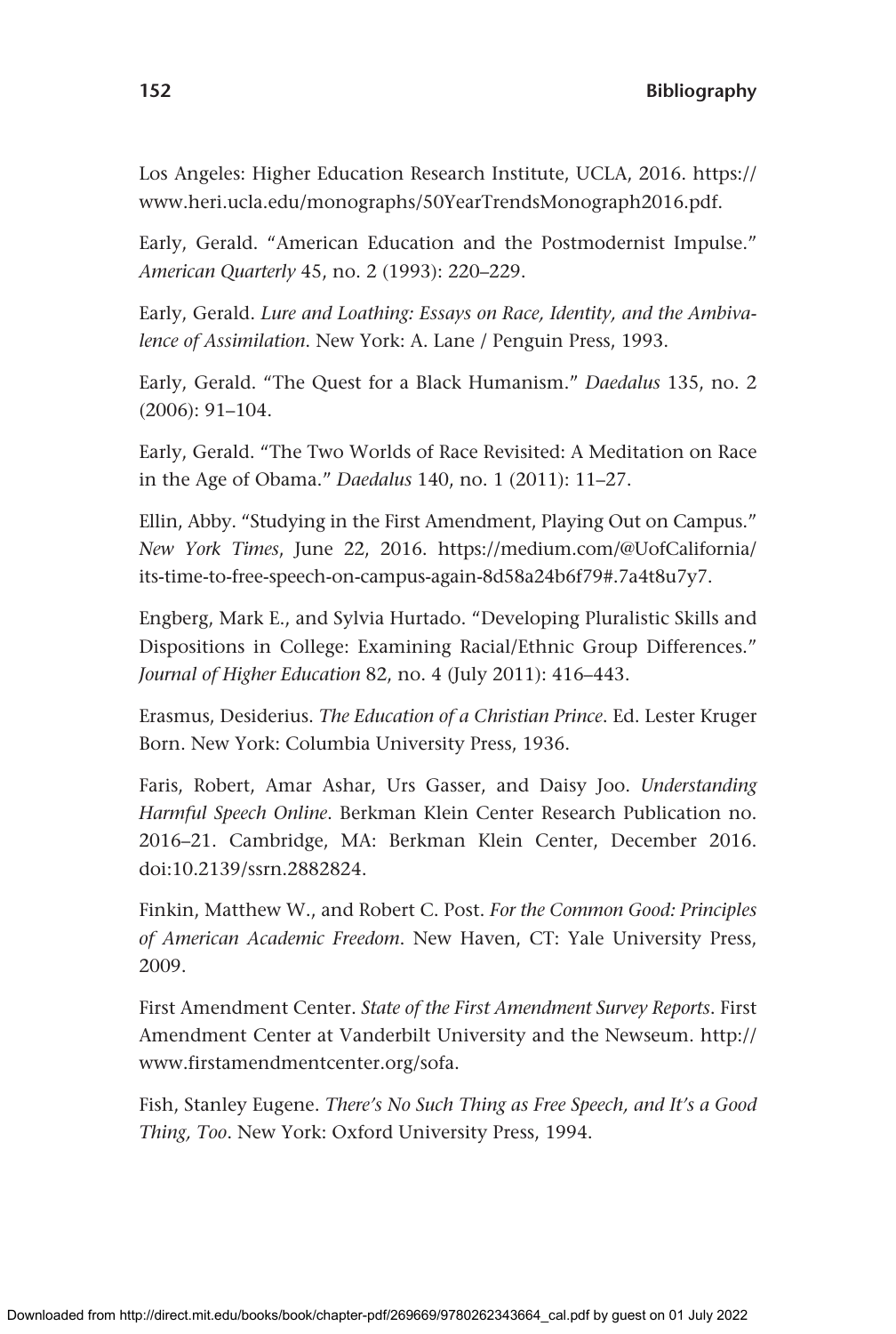Fish, Stanley Eugene. *Versions of Academic Freedom: From Professionalism to Revolution*. Chicago: University of Chicago Press, 2014.

Fitzpatrick, B. T. "The Diversity Lie." *Harvard Journal of Law and Public Policy* 27, no. 1 (Fall 2003): 385–397.

Foucault, Michel. *Fearless Speech*. Ed. Joseph Pearson. Los Angeles / Cambridge, MA: Semiotext(e) / distributed by MIT Press, 2001.

Foxman, Abraham H. *Viral Hate: Containing Its Spread on the Internet*. Ed. Christopher Wolf. New York: Palgrave Macmillan, 2013.

"Free Speech and the Academy." Special issue, *The New Criterion* 35, no. 5 (January 2017).

Furedi, Frank. *What's Happened to the University? A Sociological Exploration of Its Infantilisation*. Oxford: Routledge, 2017.

Gallup. "Confidence in Institutions." Gallup Historical Trends. June 2–7, 2015. [http://www.gallup.com/poll/1597/confidence-institutions](http://www.gallup.com/poll/1597/confidence-institutions.aspx) [.aspx.](http://www.gallup.com/poll/1597/confidence-institutions.aspx)

Garrison, William Lloyd, and William James Potter, recipient. "[Copy of letter to] Dear Mr. Potter [manuscript]." Boston, October 11, 1873.

Garton Ash, Timothy. *Free Speech: Ten Principles for a Connected World*. New Haven, CT: Yale University Press, 2016.

Gerber, S. D. "The Politics of Free Speech." *Social Philosophy & Policy* 21, no. 2 (Summer 2004): 23–47.

Gillman, Howard, and Erwin Chemerinsky. "Don't Mock or Ignore Students' Lack of Support for Free Speech. Teach Them." *Los Angeles Times,* March 31, 2016. [http://www.latimes.com/opinion/op-ed/la-oe](http://www.latimes.com/opinion/op-ed/la-oe-chemerinsky-gillman-free-speech-on-campus-20160331-story.html) [-chemerinsky-gillman-free-speech-on-campus-20160331-story.html.](http://www.latimes.com/opinion/op-ed/la-oe-chemerinsky-gillman-free-speech-on-campus-20160331-story.html)

Ginsberg, Jodie. "Global View: Universities Must Not Fear Offence and Controversy." *Index on Censorship* 44 (2015): 67–68.

Glass, Kimberly, Chris R. Glass, and R. J. Lynch. "Student Engagement and Affordances for Interaction with Diverse Peers: A Network Analysis." *Journal of Diversity in Higher Education* 9, no. 2 (June 2016): 170–187.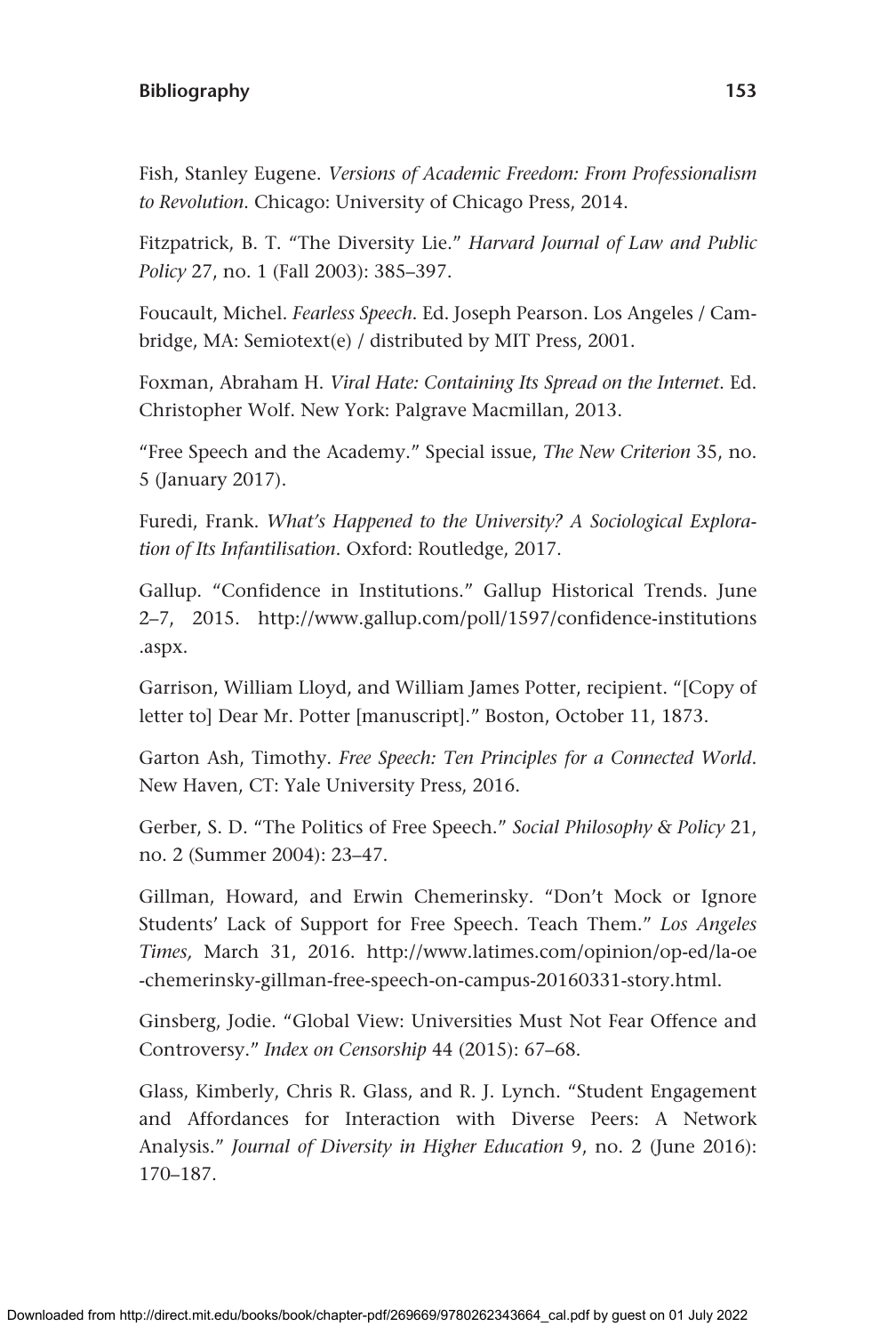Goldsmith, Pat Antonio. "Schools' Role in Shaping Race Relations: Evidence on Friendliness and Conflict." *Social Problems* 51, no. 4 (2004): 587–612.

Graber, Mark A. *Transforming Free Speech: The Ambiguous Legacy of Civil Libertarianism*. Berkeley: University of California Press, 1991.

Greenawalt, Kent. *Fighting Words: Individuals, Communities, and Liberties of Speech*. Princeton, NJ: Princeton University Press, 1995.

Greenawalt, Kent. "Insults and Epithets: Are They Protected Speech?" *Rutgers Law Review* 42, no. 2 (1990): 287–307.

Greenawalt, Kent. *Speech, Crime, and the Uses of Language*. New York: Oxford University Press, 1989.

Grimké, Sarah Moore. *Letters on the Equality of the Sexes, and the Condition of Woman: Addressed to Mary S. Parker, President of the Boston Female Anti-Slavery Society*. Ed. Mary S. Parker. Boston: I. Knapp, 1838.

Gronke, Paul, and Timothy E. Cook. "Disdaining the Media: The American Public's Changing Attitudes toward the News." *Political Communication* 24, no. 3 (2007): 259–281.

Guinier, Lani. *The Tyranny of the Meritocracy: Democratizing Higher Education in America*. Boston: Beacon Press, 2015.

Gurin, Patricia, A. Nagda Biren Ratnesh, and Ximena Zuniga. *Dialogue across Difference: Practice, Theory, and Research on Intergroup Dialogue*. New York: Russell Sage Foundation, 2013.

Gurin, Patricia, A. Nagda Biren Ratnesh, and Ximena Zuniga. "Expert Report of Patricia Gurin (1999): Selections from the Compelling Need for Diversity in Higher Education, Expert Reports in Defense of the University of Michigan." *Equity & Excellence in Education* 32, no. 2 (July 9, 2006): 36–62.

Guyatt, Nicholas. *Bind Us Apart: How Enlightened Americans Invented Racial Segregation*. New York: Basic Books, 2016.

Haidt, Jonathan. *The Righteous Mind: Why Good People Are Divided by Politics and Religion*. New York: Pantheon Books, 2012.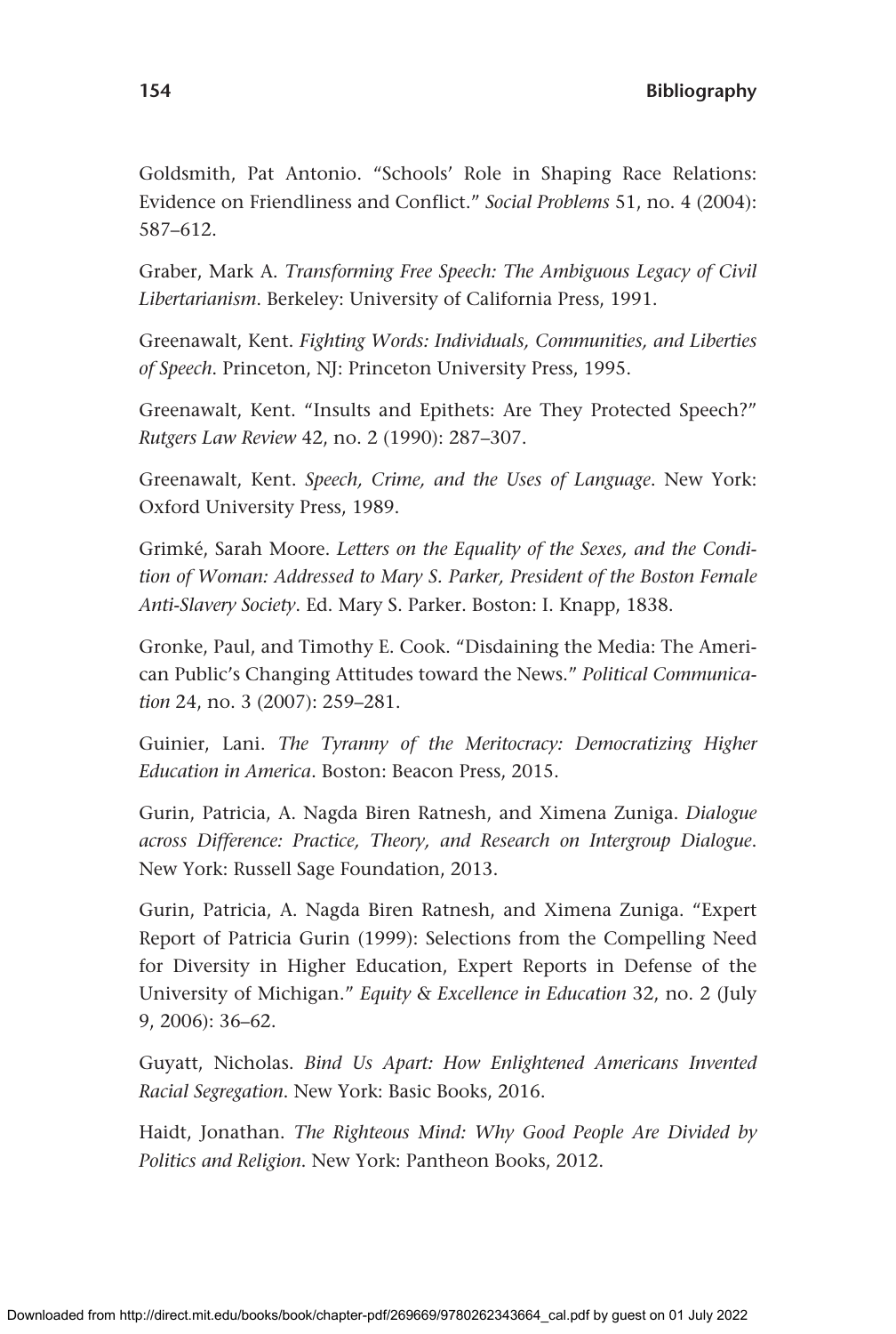Hamilton, Alexander, John Jay, James Madison, and E. H. Scott. *The Federalist and Other Constitutional Papers*. Chicago: Albert, Scott & Co., 1894.

Hammersley, Martyn. "Can Academic Freedom Be Justified? Reflections on the Arguments of Robert Post and Stanley Fish." *Higher Education Quarterly* 70, no. 2 (2016): 108–126.

Hare, Ivan, and James Weinstein. *Extreme Speech and Democracy*. Oxford: Oxford University Press, 2009.

Hart Research Associates. "2016 Survey of America's College Students." Conducted on Behalf of the Panetta Institute for Public Policy. [http://](http://www.panettainstitute.org/wp-content/uploads/Survey-report-2016.pdf) [www.panettainstitute.org/wp-content/uploads/Survey-report-2016.pdf](http://www.panettainstitute.org/wp-content/uploads/Survey-report-2016.pdf).

Haynes, Charles C., and Association for Supervision and Curriculum Development. *The First Amendment in Schools: A Guide from the First Amendment Center*. Alexandria, VA: Association for Supervision and Curriculum Development (ASCD), 2003.

Healy, Thomas. *The Great Dissent: How Oliver Wendell Holmes Changed His Mind and Changed the History of Free Speech in America*. New York: Metropolitan Books, Henry Holt, 2013.

Higher Education Research Institute. "Findings from the 2015 Diverse Learning Environments Survey." Higher Education Research Institute, UCLA. <http://www.heri.ucla.edu/briefs/DLE/DLE-2015-Brief.pdf>.

Hughes, Geoffrey. *Political Correctness: A History of Semantics and Culture*. Chichester, UK / Malden, MA: Wiley-Blackwell, 2010.

Hurtado, S., and A. R. Alvarado. "Discrimination and Bias, Underrepresentation, and Sense of Belonging on Campus." Higher Education Research Institute, UCLA. [http://www.heri.ucla.edu/PDFs/Discriminination-and](http://www.heri.ucla.edu/PDFs/Discriminination-and-Bias-Underrepresentation-and-Sense-of-Belonging-on-Campus.pdf) [-Bias-Underrepresentation-and-Sense-of-Belonging-on-Campus.pdf](http://www.heri.ucla.edu/PDFs/Discriminination-and-Bias-Underrepresentation-and-Sense-of-Belonging-on-Campus.pdf).

Hurtado, S., and R. Halualani. "Diversity Assessment, Accountability, and Action: Going beyond the Numbers." *Diversity and Democracy* 17, no. 4 (2014).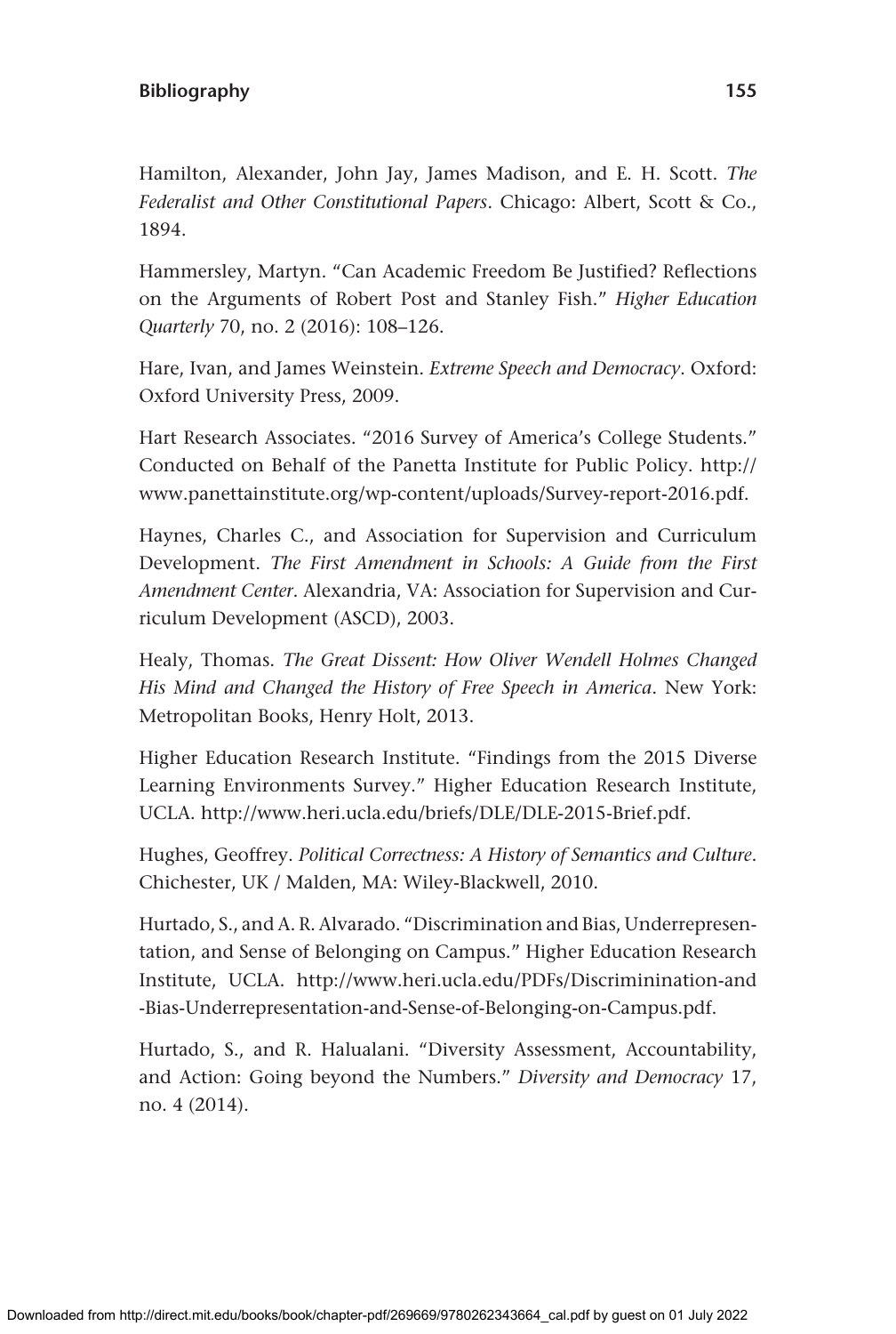Hussar, William J., and Tabitha M. Bailey. *Projections of Education Statistics to 2023*. NCES 2013-008. Washington, DC: National Center for Education Statistics, 2016.<https://nces.ed.gov/pubs2015/2015073.pdf>.

Jacobs, Andrew T. "Restoring Free Speech and Liberty on Campus." *Teachers College Record* 108, no. 8 (August 2006): 1579–1582.

Jacobson, D. "The Academic Betrayal of Free Speech." *Social Philosophy & Policy* 21, no. 2 (Summer 2004): 48–80.

Jefferson, Thomas. *The Declaration of Independence*. Ed. Garnet Kindervater. London: Verso, 2007.

Jones, David R. "Declining Trust in Congress: Effects of Polarization and Consequences for Democracy." *Forum: A Journal of Applied Research in Contemporary Politics* 13, no. 3 (October 2015): 375–394.

Jorgensen, James D., and Lelia B. Helms. "Academic Freedom, the First Amendment and Competing Stakeholders: The Dynamics of a Changing Balance." *Review of Higher Education* 32, no. 1 (2008): 1–24.

Joughin, Louis. *Academic Freedom and Tenure: A Handbook of the American Association of University Professors*. Madison: University of Wisconsin Press, 1969.

Juhan, S. C. "Free Speech, Hate Speech, and the Hostile Speech Environment." *Virginia Law Review* 98, no. 7 (2012): 1577–1619.

Kagan, Elena. "Private Speech, Public Purpose: The Role of Governmental Motive in First Amendment Doctrine." *University of Chicago Law Review* 63, no. 2 (Spring 1996): 413–517.

Kamatali, Jean-Marie. "The Limits of the First Amendment: Protecting American Citizens' Free Speech in the Era of the Internet & the Global Marketplace of Ideas." *Wisconsin International Law Journal* 33, no. 4 (2016): 587–638.

Karran, Terence. "Academic Freedom: In Justification of a Universal Ideal." *Studies in Higher Education* 34, no. 3 (2009): 263–283.

Kena, G., W. Hussar, J. McFarland, C. de Brey, L. Musu-Gillette, X. Wang, J. Zhang, et al. *The Condition of Education 2016*. NCES 2016-144.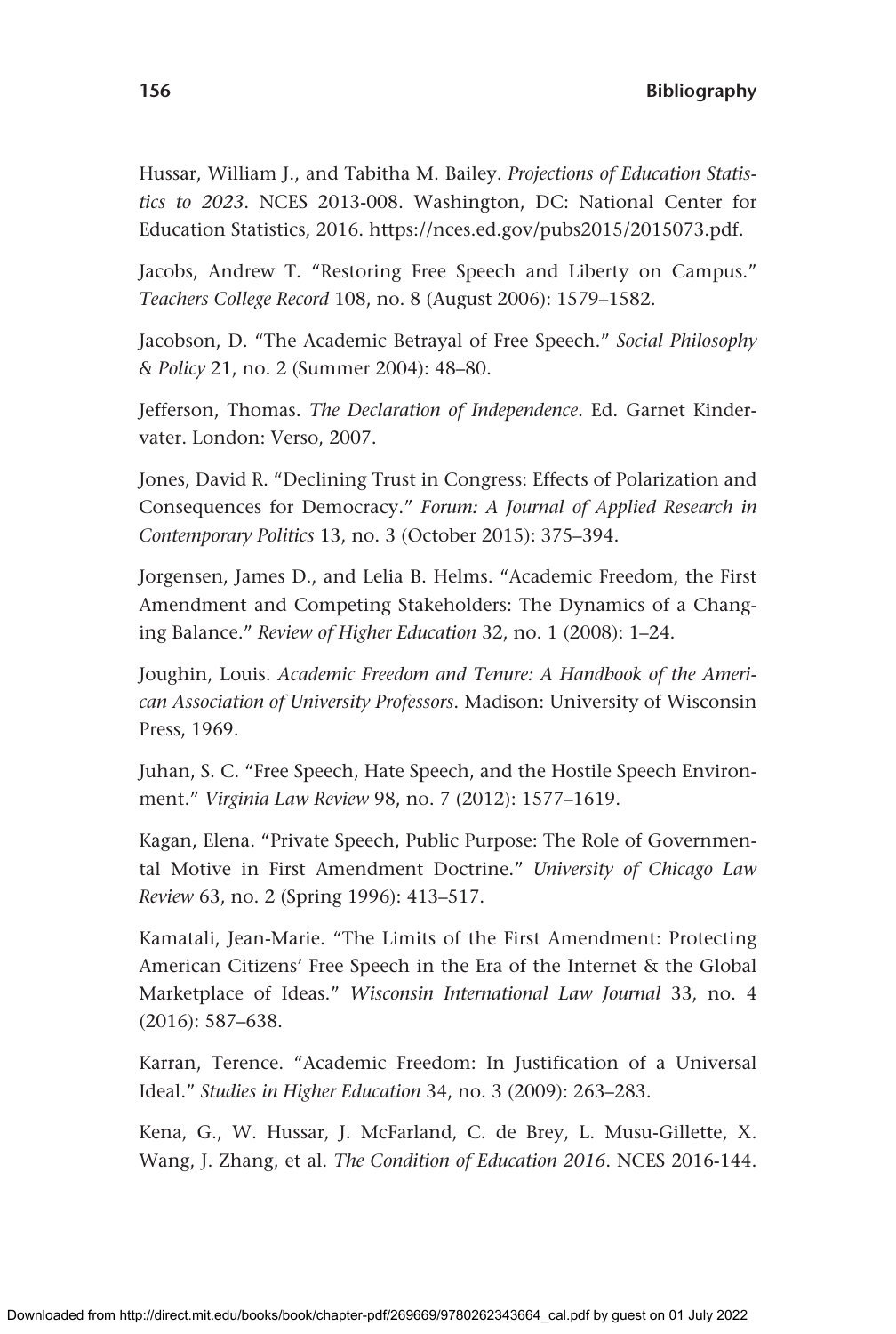Washington, DC: National Center for Education Statistics, U.S. Department of Education, September 10, 2016. [http://nces.ed.gov/pubs2016/](http://nces.ed.gov/pubs2016/2016144.pdf) [2016144.pdf.](http://nces.ed.gov/pubs2016/2016144.pdf)

Kennedy, Randall. *Race, Crime, and the Law*. New York: Vintage Books, 1998.

Kent, E. A. "Free Speech on Campus." *Journal of Value Inquiry* 35, no. 4 (December 2001): 561–564.

Konrath, Sara H., Edward H. O'Brien, and Courtney Hsing. "Changes in Dispositional Empathy in American College Students over Time: A Meta-Analysis." *Personality and Social Psychology Review* 15, no. 2 (2011): 180–198.

Kors, Alan Charles. *The Shadow University: The Betrayal of Liberty on America's Campuses*. Ed. Harvey A. Silverglate. New York: Free Press, 1998.

Lane, Robert Wheeler. *Beyond the Schoolhouse Gate: Free Speech and the Inculcation of Values*. Philadelphia: Temple University Press, 1995.

Lee, Steven P. "Hate Speech in the Marketplace of Ideas." In *Freedom of Expression in a Diverse World*, AMINTAPHIL: The Philosophical Foundations of Law and Justice 3, ed. Deirdre Golash, 13–25. Dordrecht: Springer, 2010. doi: 10.1007/978-90-481-8999-1\_2.

Lewis, Anthony. *Freedom for the Thought that We Hate: A Biography of the First Amendment*. New York: Basic Books, 2007.

Lewis, Earl, and Nancy Cantor. *Our Compelling Interests: The Value of Diversity for Democracy and a Prosperous Society*. Princeton, NJ: Princeton University Press, 2016.

Lopez, Mark Hugo, Peter Levine, Kenneth Dautrich, and David Yalof. "Schools, Education Policy, and the Future of the First Amendment." *Political Communication* 26, no. 1 (2009): 84–101. doi:10.1080/ 10584600802622910.

Lowery, J. W. "Restoring Free Speech and Liberty on Campus." *Review of Higher Education* 29, no. 3 (Spring 2006): 413–415.

Downloaded from http://direct.mit.edu/books/book/chapter-pdf/269669/9780262343664\_cal.pdf by guest on 01 July 2022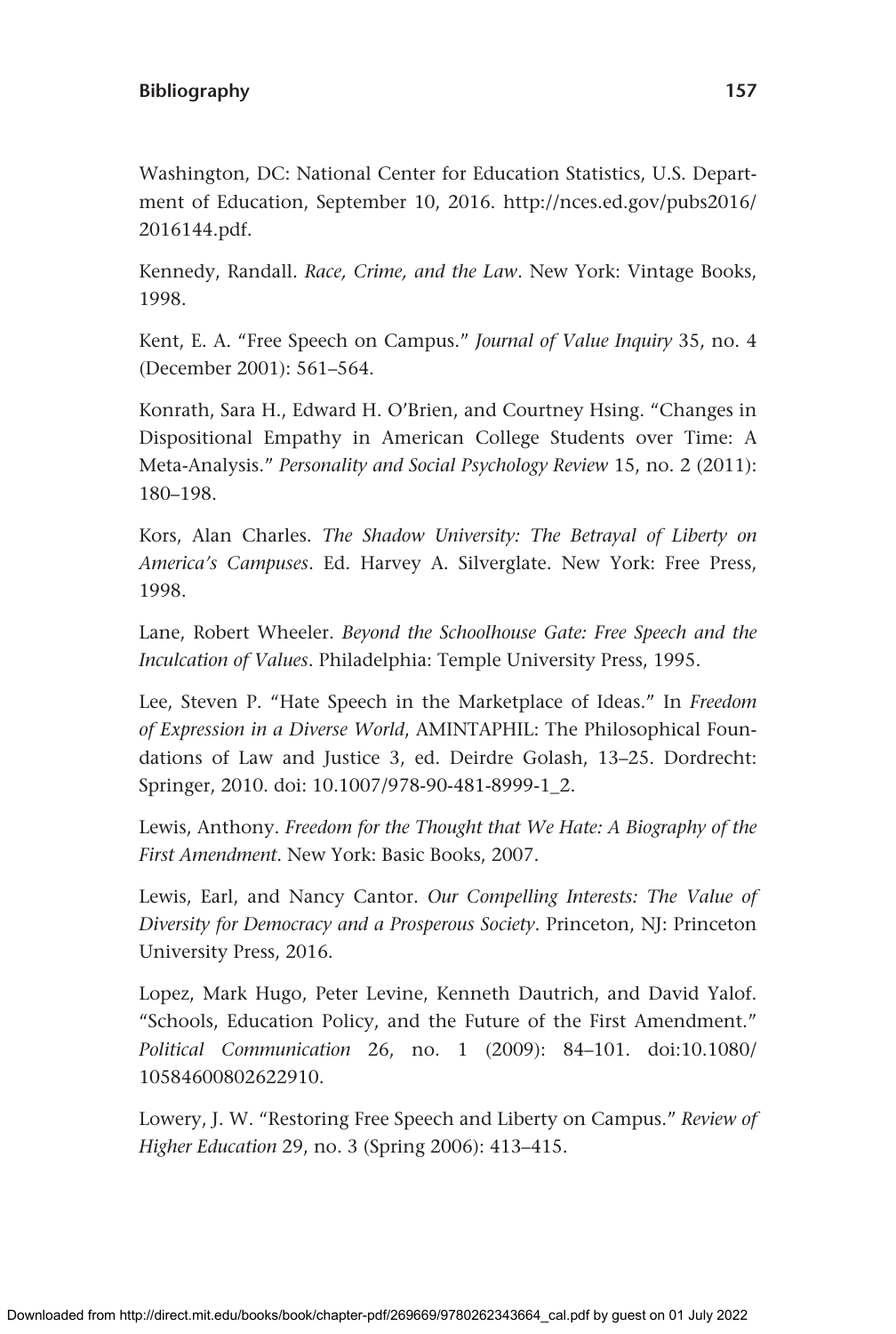Lukianoff, Greg. *Freedom from Speech*. New York: Encounter Books, 2014.

Lukianoff, Greg. *Unlearning Liberty: Campus Censorship and the End of American Debate*. New York: Encounter Books, 2012.

Macedo, Stephen. *Diversity and Distrust: Civic Education in a Multicultural Democracy*. Cambridge, MA: Harvard University Press, 2000.

Maitra, Ishani, and Mary Kathryn McGowan. *Speech and Harm: Controversies over Free Speech*. Oxford: Oxford University Press, 2012.

Mansilla, Veronica Boix. *Educating for Global Competence: Preparing Our Youth to Engage the World*. Ed. Anthony Jackson. Washington, DC: Asia Society, 2011.

Maranto, Robert, Richard E. Redding, Frederick M. Hess, and the American Enterprise Institute for Public Policy Research. *The Politically Correct University: Problems, Scope, and Reforms*. Washington, DC: AEI Press, 2009.

Martin, Georgianna L., and Christopher J. Broadhurst. *"Radical Academia?": Understanding the Climates for Campus Activists*. San Francisco: Jossey-Bass, 2014.

McEwan, Ian. *Nutshell: A Novel*. New York: Nan A. Talese / Doubleday, 2016.

McKitrick, Eric L. *Slavery Defended: The Views of the Old South*. Englewood Cliffs, NJ: Prentice-Hall, 1963.

Meiklejohn, Alexander. *Free Speech and Its Relation to Self-Government*. New York: Harper, 1948.

Menand, Louis. *The Future of Academic Freedom*. Chicago: University of Chicago Press, 1996.

Menand, Louis. *The Marketplace of Ideas*. New York: Norton, 2010.

Mill, John Stuart. *On Liberty: The Subjection of Women*. New York: Henry Holt, 1895.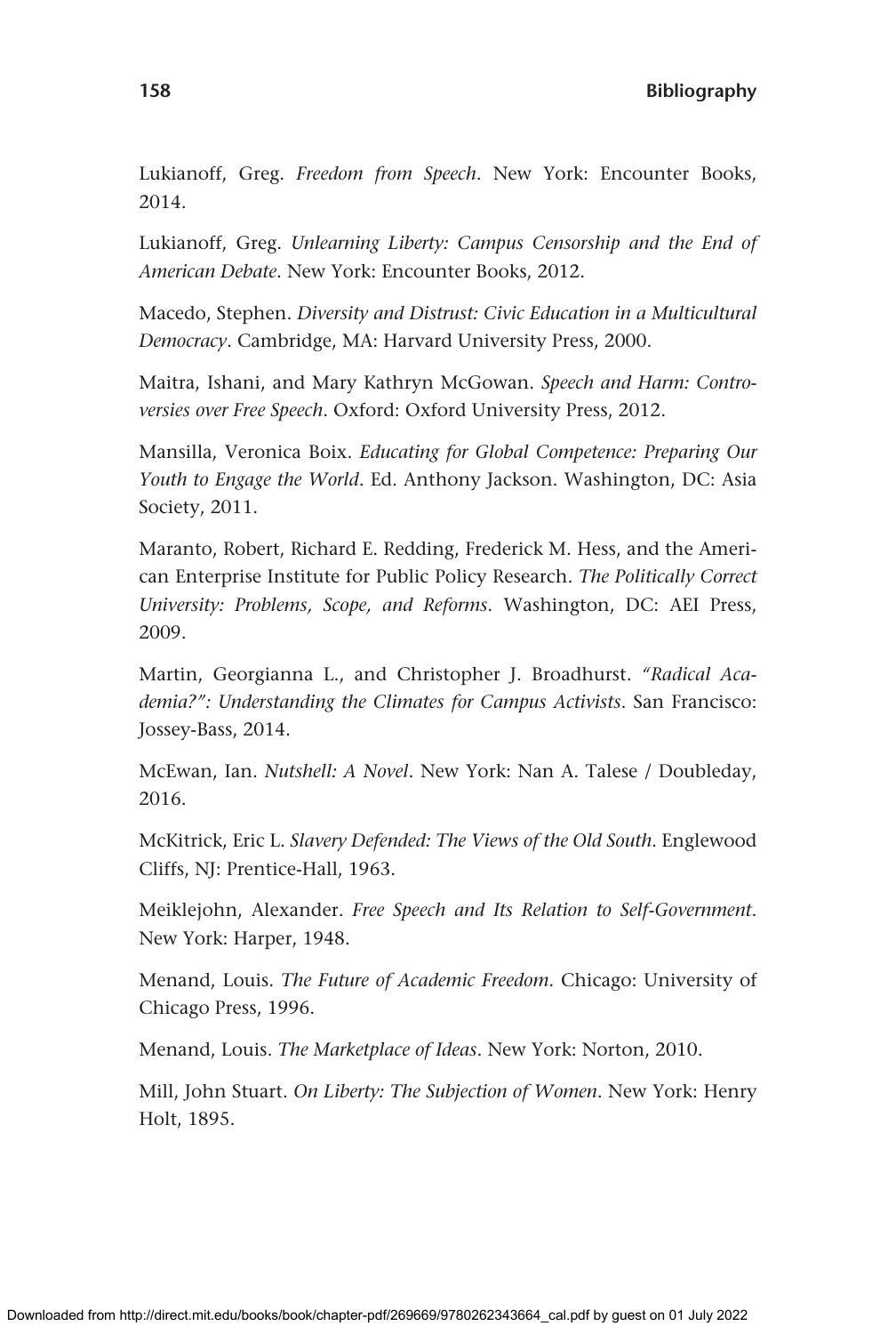Milton, John. *Areopagitica: A Speech of Mr. John Milton, for the Liberty of Unlicens'd Printing, to the Parliament of England*. London: N. Douglas, 1644.

Minow, Martha. *In Brown's Wake: Legacies of America's Educational Landmark*. New York: Oxford University Press, 2010.

Napolitano, Janet. "It's Time to Free Speech on Campus Again." *Medium*, October 12, 2016. [https://medium.com/@UofCalifornia/its-time-to-free](https://medium.com/@UofCalifornia/its-time-to-free-speech-on-campus-again-8d58a24b6f79#.7a4t8u7y7) [-speech-on-campus-again-8d58a24b6f79#.7a4t8u7y7.](https://medium.com/@UofCalifornia/its-time-to-free-speech-on-campus-again-8d58a24b6f79#.7a4t8u7y7)

Oltmann, Shannon M. "Intellectual Freedom and Freedom of Speech: Three Theoretical Perspectives." *Library Quarterly* 86, no. 2 (2016): 153–171.

O'Neil, Robert M. "Second Thoughts on the First Amendment in Higher Education." *Mississippi Law Journal* Symposium Edition on Education Law. *Mississippi Law Journal* 83, no. 4 (2014): 745–775.

Page, Scott E. *The Difference: How the Power of Diversity Creates Better Groups, Firms, Schools, and Societies*. Princeton, NJ: Princeton University Press, 2007.

Page, Scott E. *Diversity and Complexity*. Princeton, NJ: Princeton University Press, 2011.

Page, Scott E. "Where Diversity Comes from and Why It Matters?" *European Journal of Social Psychology* 44, no. 4 (2014): 267–279.

Patai, Daphne. "Ray Bradbury and the Assault on Free Thought." *Society* 50, no. 1 (February 2013): 41–47.

Peard, Thomas. "Is it Immoral to Prohibit Sexually Harassing Speech in the Classroom?" In *Freedom of Expression in a Diverse World*, AMINTA-PHIL: The Philosophical Foundations of Law and Justice 3, ed. Deirdre Golash, 75–85. Dordrecht: Springer, 2010. doi: 10.1007/978-90-481- 8999-1\_2.

Pettigrew, Thomas F. "Future Directions for Intergroup Contact Theory and Research." *International Journal of Intercultural Relations* 32, no. 3 (2008): 187–199.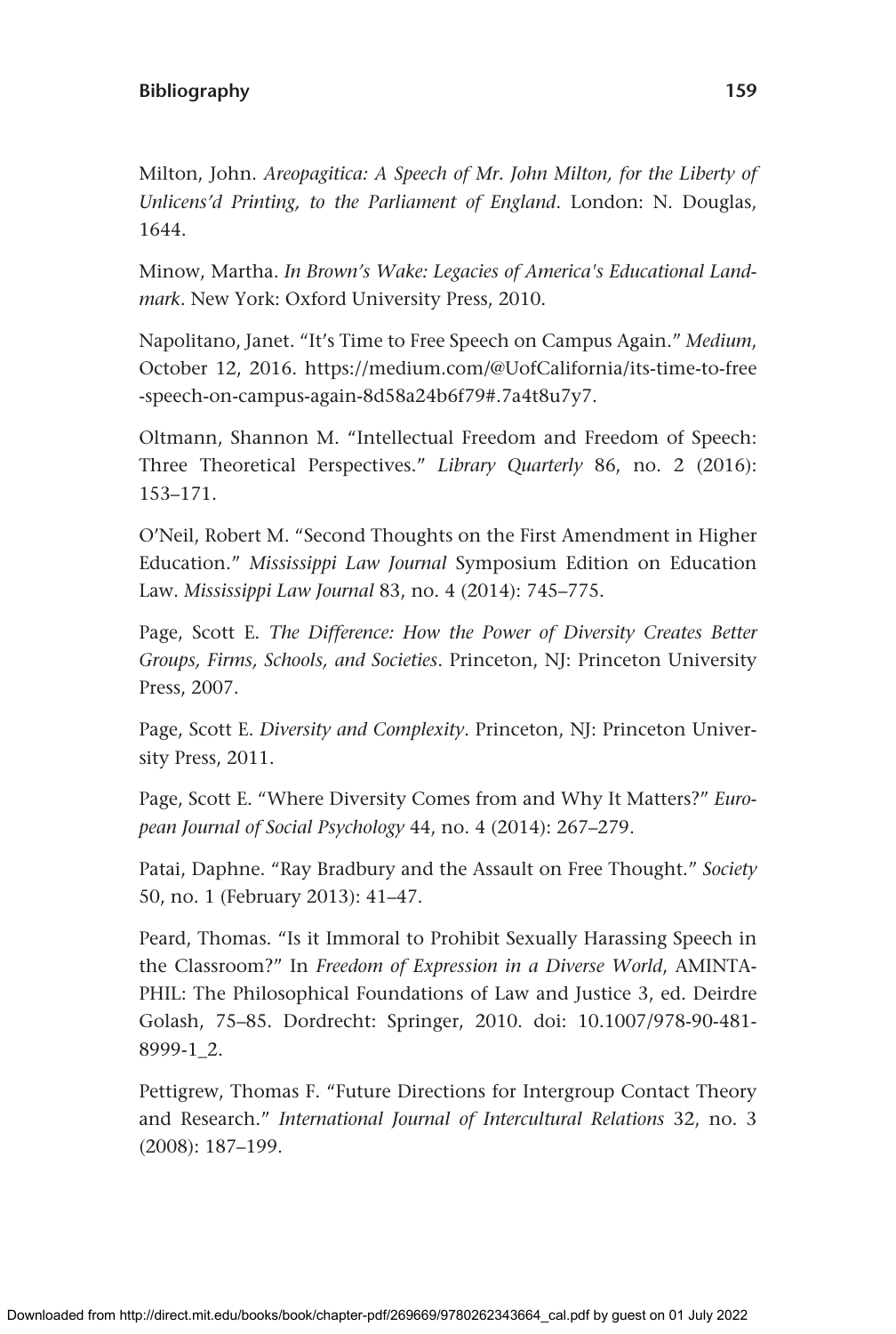Pettigrew, Thomas F., and Linda R. Tropp. "How Does Intergroup Contact Reduce Prejudice? Meta-Analytic Tests of Three Mediators." *European Journal of Social Psychology* 38, no. 6 (2008): 922–934. [http://](http://school-diversity.org/wp-content/uploads/2014/09/Tropp-written-testimony-for-New-York-City-Schools-12-2014.pdf) [school-diversity.org/wp-content/uploads/2014/09/Tropp-written](http://school-diversity.org/wp-content/uploads/2014/09/Tropp-written-testimony-for-New-York-City-Schools-12-2014.pdf) [-testimony-for-New-York-City-Schools-12-2014.pdf](http://school-diversity.org/wp-content/uploads/2014/09/Tropp-written-testimony-for-New-York-City-Schools-12-2014.pdf).

Pew Research Center. *Beyond Distrust: How Americans View Their Government*. Washington, DC: Pew Research Center, November 23, 2015. [http://www.people-press.org/2015/11/23/beyond-distrust-how](http://www.people-press.org/2015/11/23/beyond-distrust-how-americans-view-their-government) [-americans-view-their-government](http://www.people-press.org/2015/11/23/beyond-distrust-how-americans-view-their-government).

Pew Research Center. *Political Polarization in the American Public*. Washington, DC: Pew Research Center, June 12, 2014. [http://www.people](http://www.people-press.org/files/2014/06/6-12-2014-Political-Polarization-Release.pdf) [-press.org/files/2014/06/6-12-2014-Political-Polarization-Release.pdf](http://www.people-press.org/files/2014/06/6-12-2014-Political-Polarization-Release.pdf).

Pew Research Center. *Social Media Conversations about Race*. Washington, DC: Pew Research Center, August 12, 2016. [http://www](http://www.pewinternet.org/2016/08/15/social-media-conversations-about-race) [.pewinternet.org/2016/08/15/social-media-conversations-about-race](http://www.pewinternet.org/2016/08/15/social-media-conversations-about-race).

Pew Research Center. *On Views of Race and Inequality, Blacks and Whites Are Worlds Apart*. Washington, DC: Pew Research Center, June 27, 2016. [http://www.pewsocialtrends.org/2016/06/27/on-views-of-race-and](http://www.pewsocialtrends.org/2016/06/27/on-views-of-race-and-inequality-blacks-and-whites-are-worlds-apart) [-inequality-blacks-and-whites-are-worlds-apart.](http://www.pewsocialtrends.org/2016/06/27/on-views-of-race-and-inequality-blacks-and-whites-are-worlds-apart)

Popper, Karl R. *The Open Society and Its Enemies*. 5th ed. London: Routledge & Kegan Paul, 1966.

Post, Robert. *Democracy, Expertise, and Academic Freedom: A First Amendment Jurisprudence for the Modern State*. New Haven, CT: Yale University Press, 2012.

Post, Robert. "Participatory Democracy and Free Speech." *Virginia Law Review* 97, no. 3 (2011): 477–489.

Poushter, Jacob. *40% of Millennials OK with Limiting Speech Offensive to Minorities*. Washington, DC: Pew Research Center, November 20, 2015. [http://www.pewresearch.org/fact-tank/2015/11/20/40-of-millennials](http://www.pewresearch.org/fact-tank/2015/11/20/40-of-millennials-ok-with-limiting-speech-offensive-to-minorities) [-ok-with-limiting-speech-offensive-to-minorities.](http://www.pewresearch.org/fact-tank/2015/11/20/40-of-millennials-ok-with-limiting-speech-offensive-to-minorities)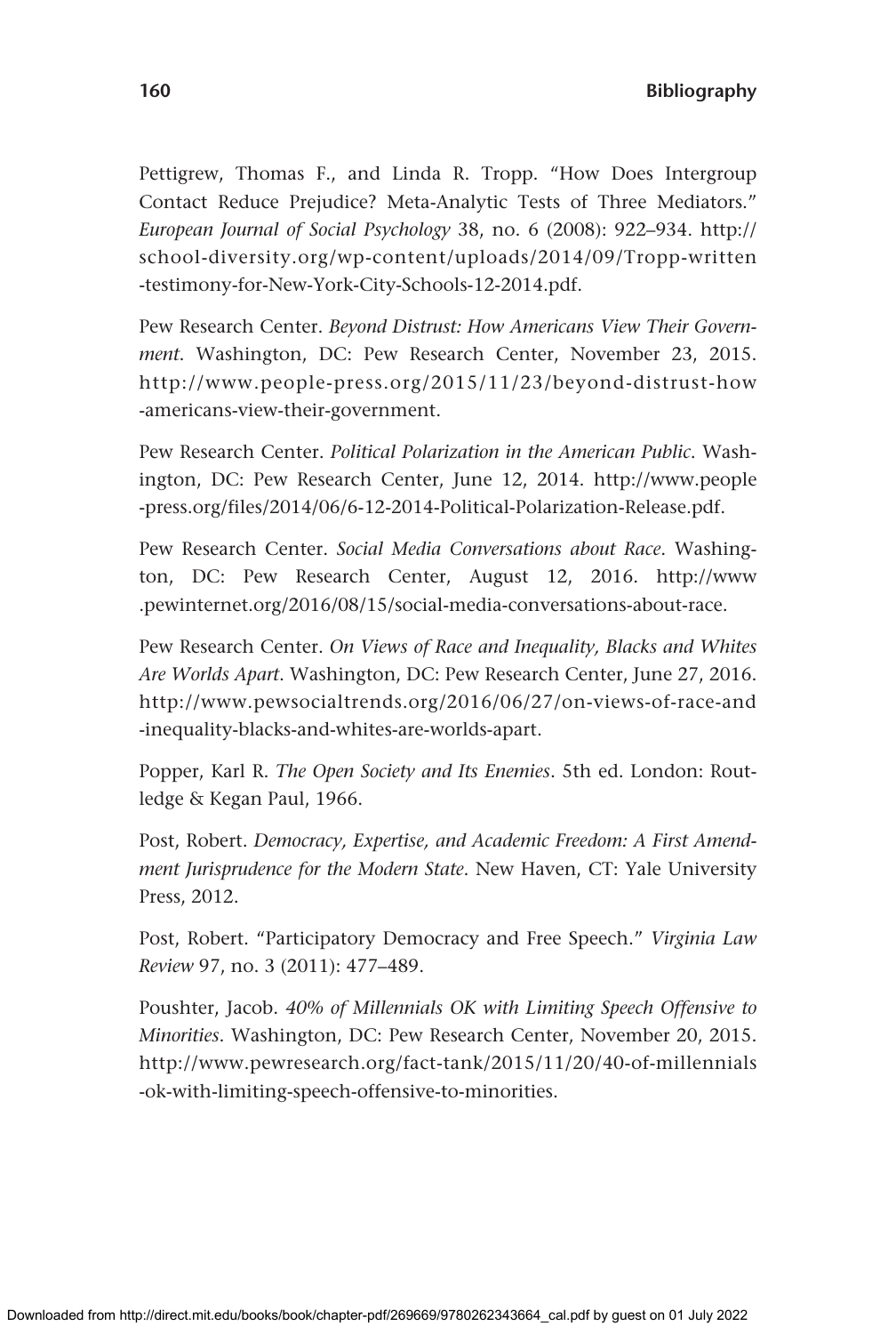Prakash, Aseem, and Matthew Potoski. "Dysfunctional Institutions? Toward a New Agenda in Governance Studies." *Regulation & Governance* 10, no. 2 (June 2016): 115–125.

Putnam, Robert D. *Bowling Alone: The Collapse and Revival of American Community*. New York: Simon & Schuster, 2000.

Putnam, Robert D. "E Pluribus Unum: Diversity and Community in the Twenty-First Century—The 2006 Johan Skytte Prize Lecture." *Scandinavian Political Studies* 30, no. 2 (2007): 137–174.

Rabban, David M. *Free Speech in Its Forgotten Years*. Cambridge: Cambridge University Press, 1997.

Rahn, Wendy M., and John E. Transue. "Social Trust and Value Change: The Decline of Social Capital in American Youth, 1976–1995." *Political Psychology* 19, no. 3 (1998): 545–565.

Rauch, Jonathan. *Kindly Inquisitors: The New Attacks on Free Thought.*  Expanded ed. Chicago: University of Chicago Press, 2013.

Renard, John. *Fighting Words: Religion, Violence, and the Interpretation of Sacred Texts*. Berkeley: University of California Press, 2012.

Ross, Catherine J. *Lessons in Censorship: How Schools and Courts Subvert Students' First Amendment Rights*. Cambridge, MA: Harvard University Press, 2015.

Ross, Lauren. "Pursuing Academic Freedom after *Garcetti v. Ceballos*." *Texas Law Review* 91, no. 5 (2013): 1253–1281.

Rothman, Stanley, April Kelly-Woessner, and Matthew Woessner. *The Still Divided Academy: How Competing Visions of Power, Politics, and Diversity Complicate the Mission of Higher Education*. Lanham, MD: Rowman and Littlefield, 2010.

Sarabyn, Kelly. "Free Speech at Private Universities." *Journal of Law & Education* 39, no. 2 (2010): 145–182.

Saunders, Tom. "The Limits on University Control of Graduate Student Speech." *Yale Law Journal* 112, no. 5 (2003): 1295–1302.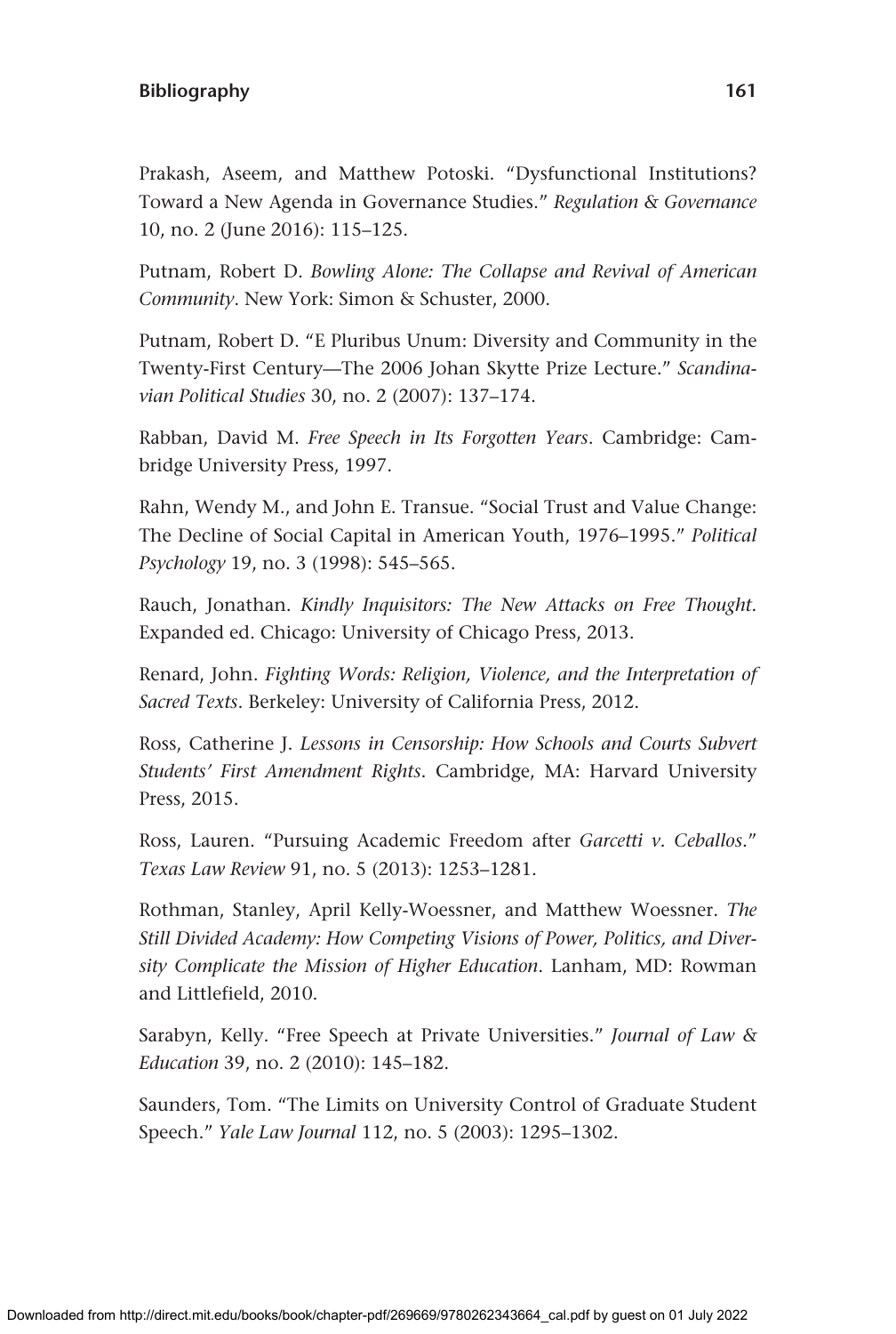Scanlon, T. M. *A Theory of Freedom of Expression*. Cambridge: Cambridge University Press, 2003.

Schauer, Frederick. "On the Distinction between Speech and Action." *Emory Law Journal* 65, no. 2 (2015): 427–454.

Scott, Joan Wallach. "Restoring Free Speech and Liberty on Campus / FIRE's Guide to Free Speech on Campus." *Academe* 91, no. 6 (November 2005): 62–66.

Sidanius, Jim. *The Diversity Challenge: Social Identity and Intergroup Relations on the College Campus*. New York: Russell Sage Foundation, 2008.

Silverglate, Harvey A., David French, and Greg Lukianoff. *FIRE's Guide to Free Speech on Campus. FIRE's Guides to Student Rights on Campus*. 2nd ed. Philadelphia: Foundation for Individual Rights in Education, 2012. [http://files.eric.ed.gov/fulltext/ED536994.pdf.](http://files.eric.ed.gov/fulltext/ED536994.pdf)

Smith, Bruce L. R., Jeremy D. Mayer, and A. Lee Fritschler. *Closed Minds?: Politics and Ideology in American Universities*. Washington, DC: Brookings Institution Press, 2008.

Sorial, Sarah, and Catriona Mackenzie. "The Limits of the Public Sphere: The Advocacy of Violence." *Critical Horizons* 12, no. 2 (2011): 165–188.

Steele, Claude. *Whistling Vivaldi: And Other Clues to How Stereotypes Affect Us*. New York: Norton, 2010.

Stevenson, Bryan. *Just Mercy: A Story of Justice and Redemption*. New York: Spiegel & Grau, 2014.

Stone, Geoffrey R. *Perilous Times: Free Speech in Wartime from the Sedition Act of 1798 to the War on Terrorism*. New York: Norton, 2004.

Stone, Geoffrey R., and Mark V. Tushnet. *The First Amendment*. 2nd ed. New York: Aspen Publishers, 2003.

Sullivan, Kathleen M. "Two Concepts of Freedom of Speech." *Harvard Law Review* 124, no. 1 (2010): 143–177.

Sullivan, Kathleen M. "Women, Speech and Experience." *The Good Society* 14, nos. 1–2 (2005): 35–39.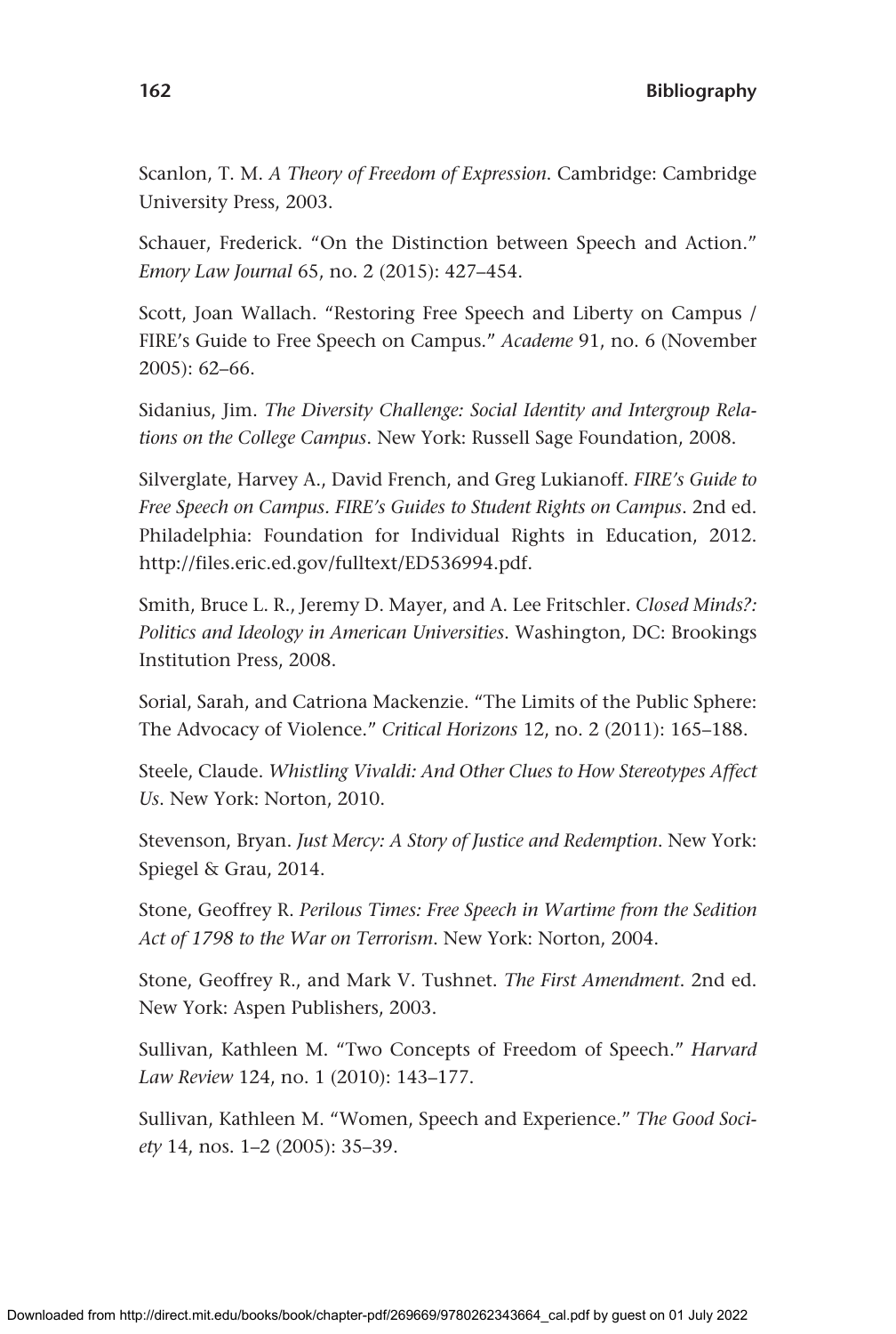Sunstein, Cass R. *Democracy and the Problem of Free Speech*. New York: Free Press, 1993.

Sunstein, Cass R. *Designing Democracy: What Constitutions Do*. Oxford: Oxford University Press, 2001.

Sunstein, Cass R. *Going to Extremes: How Like Minds Unite and Divide*. Oxford: Oxford University Press, 2009.

Sunstein, Cass R. "Liberalism, Speech Codes, and Related Problems." *Academe* 79, no. 4 (1993): 14–25.

Tanner, Lauren E. "Rights and Regulations: Academic Freedom and a University's Right to Regulate the Student Press." *Texas Law Review* 86, no. 2 (2007): 421–450.

Tatum, Beverly Daniel. *Why Are All the Black Kids Sitting Together in the Cafeteria? And Other Conversations about Race*. New York: Basic Books, 2003.

Ten Cate, Irene M. "Speech, Truth, and Freedom: An Examination of John Stuart Mill's and Justice Oliver Wendell Holmes's Free Speech Defenses." *Yale Journal of Law & the Humanities* 22 (2010): 35–81.

Thomas, John L. *Slavery Attacked: The Abolitionist Crusade*. Englewood Cliffs, NJ: Prentice-Hall, 1965.

Toma, J. Douglas. "Academic Freedom at the Dawn of a New Century: How Terrorism, Governments, and Culture Wars Impact Free Speech." *Journal of Higher Education* 79, no. 4 (July-August 2008): 482–484.

Tribe, Laurence H. *American Constitutional Law*. 2nd ed. New York: Foundation Press, 1988.

Tropp, Linda R. "Benefits of Contact between Racial and Ethnic Groups: A Summary of Research Findings." Testimony in Support of New York City School Diversity Bills, Hearing on Diversity in New York City Schools, December 11, 2014. [http://school-diversity.org/wp-content/](http://school-diversity.org/wp-content/uploads/2014/09/Tropp-written-testimony-for-New-York-City-Schools-12-2014.pdf) [uploads/2014/09/Tropp-written-testimony-for-New-York-City-Schools](http://school-diversity.org/wp-content/uploads/2014/09/Tropp-written-testimony-for-New-York-City-Schools-12-2014.pdf) [-12-2014.pdf](http://school-diversity.org/wp-content/uploads/2014/09/Tropp-written-testimony-for-New-York-City-Schools-12-2014.pdf).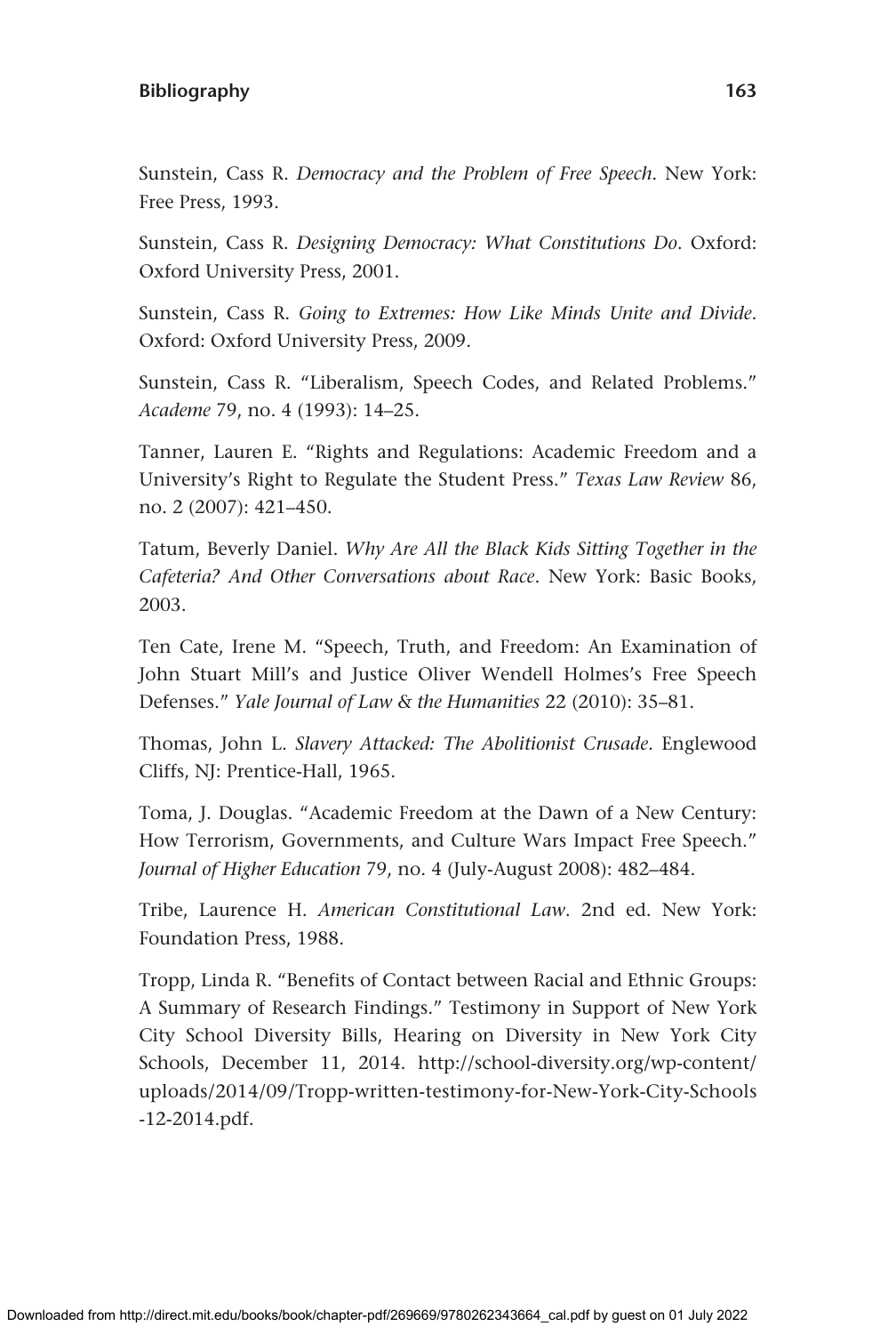Tropp, Linda R., and Thomas F. Pettigrew. "Relationships between Intergroup Contact and Prejudice among Minority and Majority Status Groups." *Psychological Science* 16, no. 12 (2005): 951–957.

Twenge, Jean M., W. K. Campbell, and Nathan T. Carter. "Declines in Trust in Others and Confidence in Institutions among American Adults and Late Adolescents, 1972–2012." *Psychological Science* 25, no. 10 (2014): 1914–1923.

Twenge, Jean M., Nathan T. Carter, and W. K. Campbell. "Time Period, Generational, and Age Differences in Tolerance for Controversial Beliefs and Lifestyles in the United States, 1972–2012." *Social Forces* 94, no. 1 (2015): 379–399.

Twenge, Jean M., Julie J. Exline, Joshua B. Grubbs, Ramya Sastry, and W. Keith Campbell. "Generational and Time Period Differences in American Adolescents' Religious Orientation, 1966–2014." *PLoS One* 10, no. 5 (2015): e0121454.

Unger, Roberto Mangabeira. *Democracy Realized: The Progressive Alternative*. London: Verso, 1998.

U.S. Congress House Committee on the Judiciary Subcommittee on the Constitution and Civil Justice. *First Amendment Protections on Public College and University Campuses: Hearing before the Subcommittee on the Constitution and Civil Justice of the Committee on the Judiciary, House of Representatives, One Hundred Fourteenth Congress, First Session, June 2, 2015.* Washington, DC: U.S. Government Publishing Office, 2015.

Waldron, Jeremy. *The Harm in Hate Speech*. Cambridge, MA: Harvard University Press, 2012.

Weeks, Rory Allen. "The First Amendment, Public School Students, and the Need for Clear Limits on School Officials' Authority over Off-Campus Student Speech." *Georgia Law Review* 46, no. 4 (Summer 2012): 1157–1193.

Weinstein, James. *Hate Speech, Pornography, and the Radical Attack on Free Speech Doctrine*. Boulder, CO: Westview Press, 1999.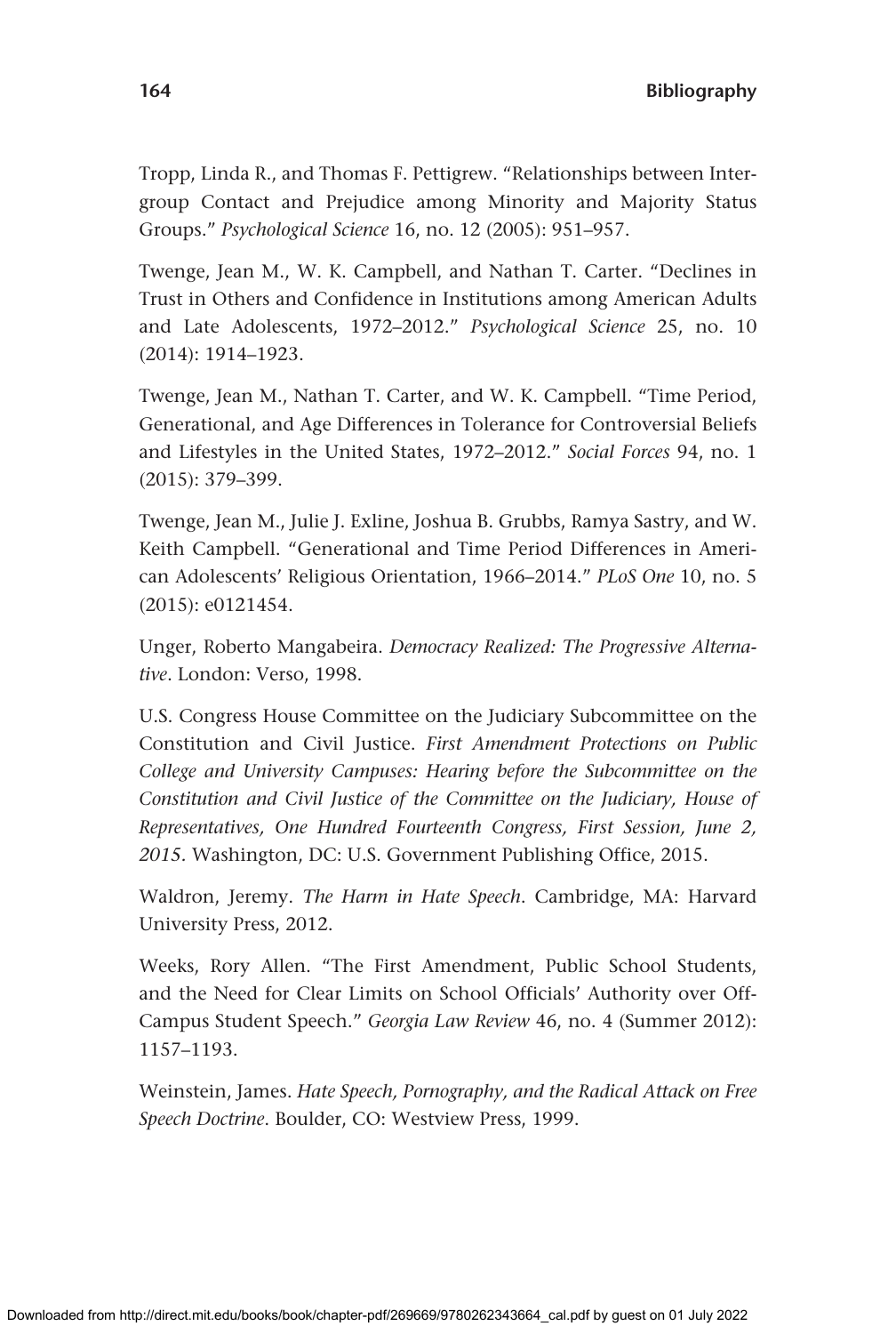Wendel, W. B. "A Moderate Defense of Hate Speech Regulations on University Campuses." *Harvard Journal on Legislation* 41, no. 2 (Summer 2004): 407–420.

Wildavsky, Rachel, and Erin O'Connor. *Free to Teach, Free to Learn: Understanding and Maintaining Academic Freedom in Higher Education*. Washington, DC: American Council of Trustees and Alumni, April 2013.

Williams, Joanna. *Academic Freedom in an Age of Conformity: Confronting the Fear of Knowledge*. New York: Palgrave Macmillan, 2016.

Winkle-Wagner, Rachelle, and Angela M. Locks. *Diversity and Inclusion on Campus: Supporting Racially and Ethnically Underrepresented Students*. New York: Routledge, 2013.

Wolff, Robert Paul. *A Critique of Pure Tolerance*. Ed. Herbert Marcuse and Barrington Moore. Boston: Beacon Press, 1965.

Yong, Caleb. "Does Freedom of Speech Include Hate Speech?" *Res Publica: A Journal of Moral*, *Legal and Political Philosophy* 17, no. 4 (2011): 385–403.